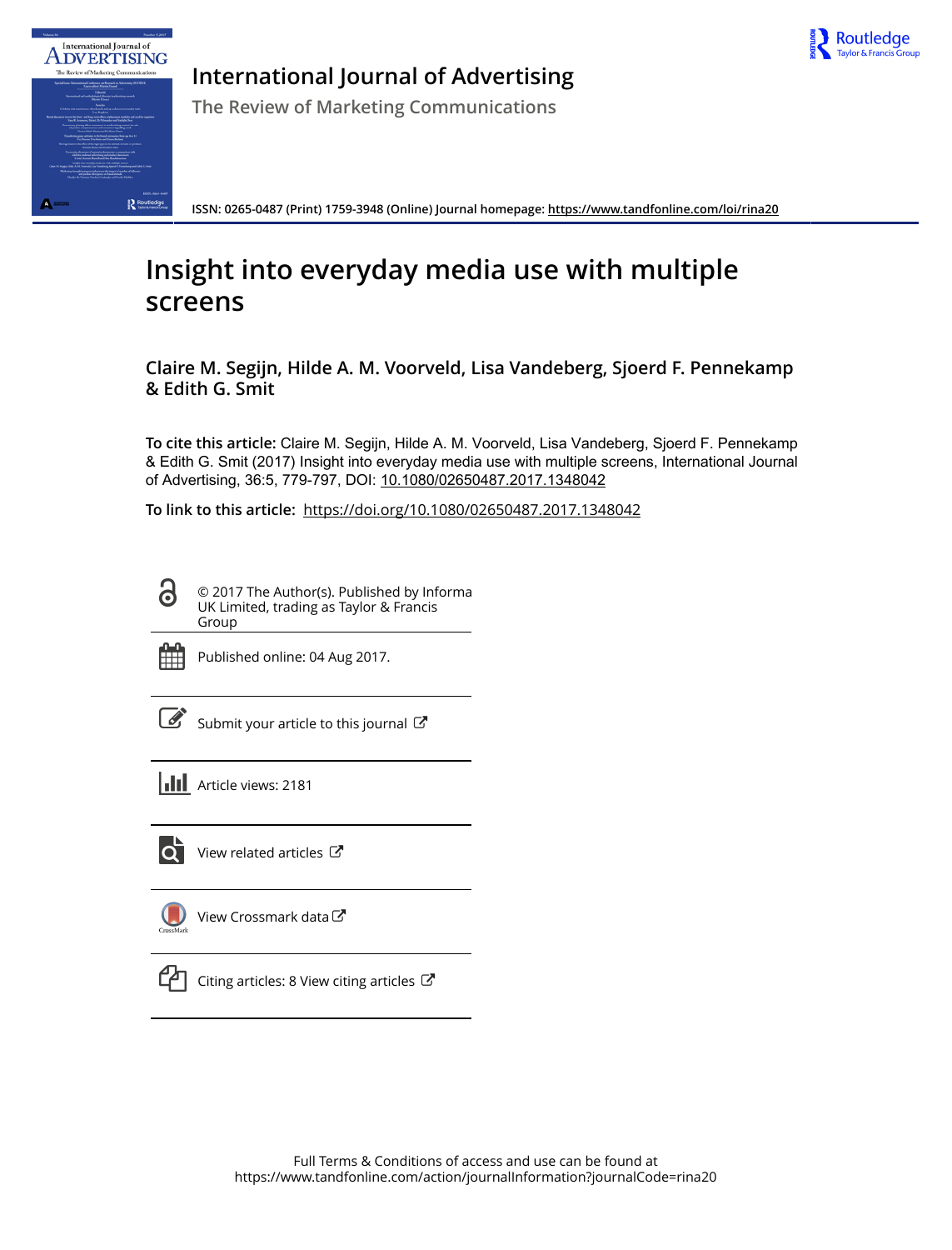**a** OPEN ACCESS **a** Check for updates

Routledge Taylor & Francis Group

## Insight into everyday media use with multiple screens

Cl[a](#page-1-0)ire M. Segijn<sup>a</sup>[\\*](#page-1-1), Hilde A. M. Voorveld<sup>a</sup>, Lisa Vandeberg<sup>a</sup>, Sjoerd F. Pennekamp<sup>b</sup> and Edith G. Smit[a](#page-1-0)

<span id="page-1-0"></span><sup>a</sup>Amsterdam School of Communication Research, ASCoR, University of Amsterdam, the Netherlands; <sup>b</sup>The Netherlands Public Broadcasting, Hilversum, the Netherlands

#### **ABSTRACT**

Multiscreening has been shown to affect consumers' brand attitudes and their memory of advertisements. However, little is known about the prevalence of using multiple screens simultaneously. The aim of this study is to provide insight into multiscreening by examining its prevalence, the composition of screens, and who is likely to multiscreen. A diary study with a representative sample of the Dutch population ( $n = 2,399$ ) was conducted. First, the results showed that almost 60% of the participants multiscreened at least once. They multiscreened on average three days a week, mostly on Sundays, and on average more than 80 minutes per day. Second, the most prevalent screen combinations were TV-smartphone, TV-laptop, and TV-tablet. Third, multiscreeners were on average 41 years old, predominantly female, have a higher than average education, and own on average more than four screens. Finally, it was found that, in general, younger participants multiscreened longer than older participants.

#### ARTICLE HISTORY

Received 11 August 2016 Accepted 19 April 2017

#### **KEYWORDS**

Media multitasking; multiscreening; media diary; prevalence; composition; media users

## **Introduction**

<span id="page-1-5"></span><span id="page-1-4"></span><span id="page-1-3"></span><span id="page-1-2"></span>How often do consumers still watch television without doing something else, such as texting a friend on their smartphone or checking e-mail on their laptop? The simultaneous usage of multiple screens, such as a TV, smartphone, laptop, and tablet, is known as multiscreening (Segijn [2016](#page-18-0); Chinchanachokchai, Duff, and Sar [2015](#page-17-0)). Recent research shows that multiscreening affects consumers' ad and brand attitudes (e.g. Kazakova et al. [2016](#page-18-1); Segijn, Voorveld, and Smit [2016\)](#page-18-2) as well as consumers' memory of advertisements (e.g. Angell et al. [2016](#page-17-1); Duff and Sar [2015](#page-18-3)). However, little is known about the prevalence of multiscreening, which is surprising considering the growth of research on the effects of this phenomenon and the implications of its findings for practitioners. To get a better understanding of the importance of the tested effects, it is necessary to examine the prevalence of this phenomenon. Relevant questions are (1) to what extent does multiscreening occur in real life outside the lab, (2) which screens are combined, and (3) who is likely to multiscreen? Therefore, the current study aims to get a better understanding of

© 2017 The Author(s). Published by Informa UK Limited, trading as Taylor & Francis Group

This is an Open Access article distributed under the terms of the Creative Commons Attribution-NonCommercial-NoDerivatives License (<http://creativecommons.org/licenses/by-nc-nd/4.0/>), which permits non-commercial re-use, distribution, and reproduction in any medium, provided the original work is properly cited, and is not altered, transformed, or built upon in any way.

CONTACT Claire M. Segijn 2 [c.m.segijn@uva.nl,](mailto:c.m.segijn@uva.nl) [segijn@umn.edu](mailto:segijn@umn.edu)

<span id="page-1-1"></span><sup>\*</sup> Present address: Hubbard School of Journalism and Mass Communication, University of Minnesota, Twin Cities.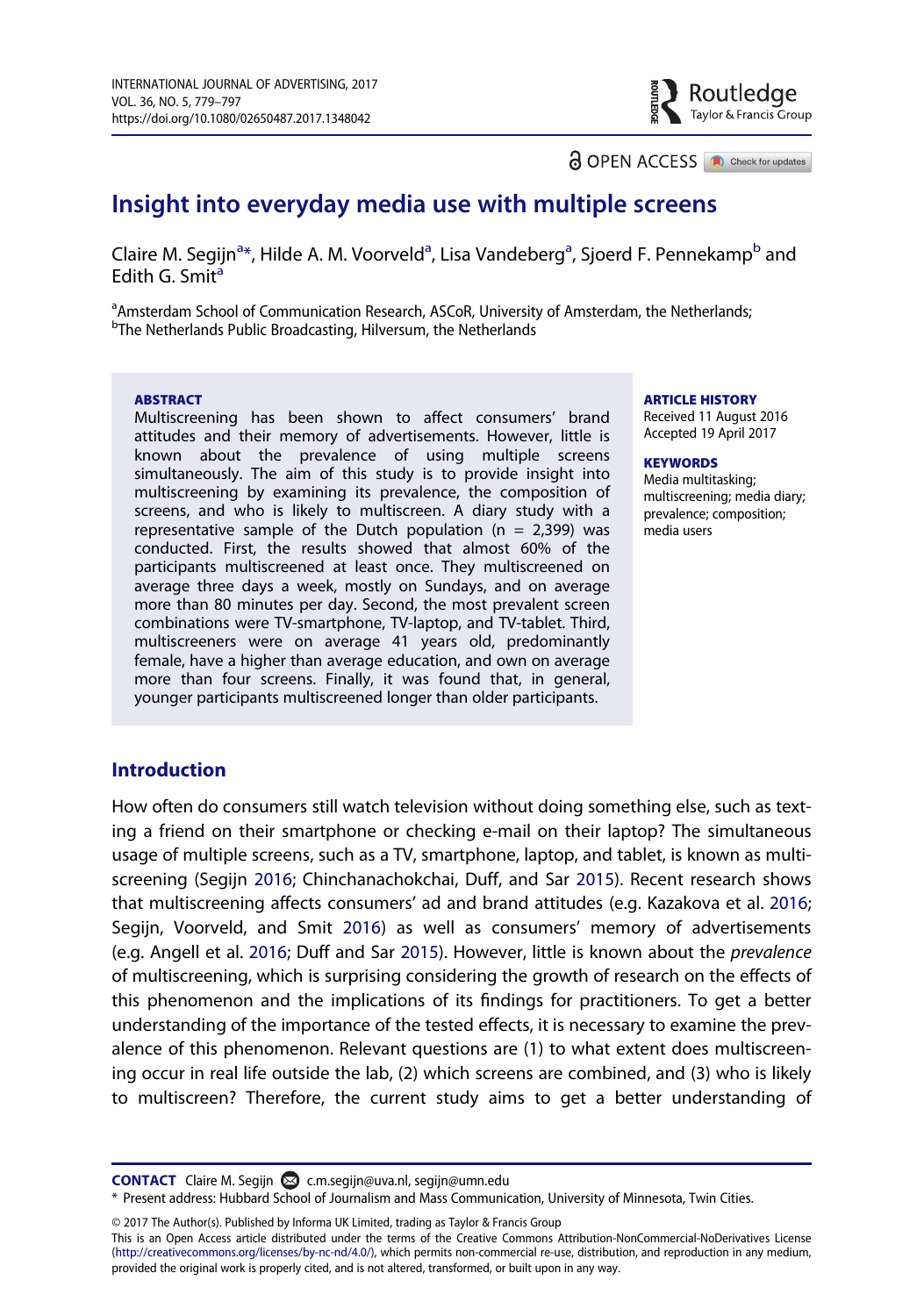multiscreening by looking at (1) the prevalence of multiscreening, (2) the composition of screens, and (3) the multiscreeners.

<span id="page-2-6"></span><span id="page-2-4"></span>The first aim is to gain insight into the prevalence of multiscreening (to what extent does multiscreening occur?). Multiscreening is a form of media multitasking (i.e. the simultaneous usages of multiple media; Jeong and Hwang [2012;](#page-18-4) Voorveld [2011](#page-19-0)) in which multiple screens are combined simultaneously. Previous studies show that about 25%–50% of people's media consumption consists of media multitasking (Voorveld and van der Goot [2013](#page-19-1); Foehr [2006](#page-18-5); Pilotta, Schultz, Drenik, and Rist [2004](#page-18-6)). However, different forms of media multitasking are likely to influence prevalence, media use, and media effects (e.g. Wang et al. [2015;](#page-19-2) Xu, Wang, and David [2016\)](#page-19-3). To our knowledge, specific details about the prevalence of multiscreening are yet unknown.

<span id="page-2-7"></span><span id="page-2-2"></span>The second aim of the current study is to examine the prevalence of various compositions of multiscreening (which screens are most often combined?). Consumers have access to a variety of screens, such as a TV, computer, laptop, smartphone, tablet and more. All these different screens can be used to multiscreen. So far it is unknown which screens are most often combined; however, this knowledge is relevant for both practitioners and scholars. It could benefit practitioners by justifying the use of specific screen media. For example, when advertisers want to advertise simultaneously on TV and a second screen, it is useful to know which screen is most often combined with TV. In addition, these results provide insights into prevalent screen compositions, and will therefore advance theory about media-related factors in a multiscreening context.

<span id="page-2-5"></span><span id="page-2-3"></span>The final aim is to examine the multiscreeners themselves (who is likely to multiscreen?). The focus in the media multitasking literature is mostly on age, gender, education, and media ownership (Jeong and Fishbein [2007\)](#page-18-7), which is why the current study investigates these variables for multiscreening. Previous research indicates that there might be differences in user-related factors for different combinations of media. For example, previous research found that in some countries people prefer to multitask with different media than in other countries (Voorveld et al. [2014](#page-19-4)). However, to our knowledge these user-related factors have not yet been examined for multiscreening. These insights are important for practitioners because they might help to develop profiles of consumers and segment target groups. Finally, the current study will build on previous work that examined user-related factors for other forms of media multitasking.

## Theoretical background

## Multiscreening

<span id="page-2-1"></span><span id="page-2-0"></span>Multiscreening is defined as using a combination of multiple screens simultaneously without the co-occurrence of another non-media related activity (Segijn [2016](#page-18-0)). Just like media multitasking, multiscreening includes multiple tasks that are carried out on different media with some temporal overlap (Benbunan-Fich, Adler, and Mavlanova [2011](#page-17-2); Adler and Benbunan-Fich [2012;](#page-17-3) Salvucci and Taatgen [2011\)](#page-18-8). No complete temporal overlap exists between the tasks, because consumers' attention cannot simultaneously be divided among different tasks when both tasks require the same type of (visual) attention. Therefore, multiscreening entails a more interleaved strategy where one task is temporarily suspended to allocate visual attention to another task. Thus, multiscreening should be seen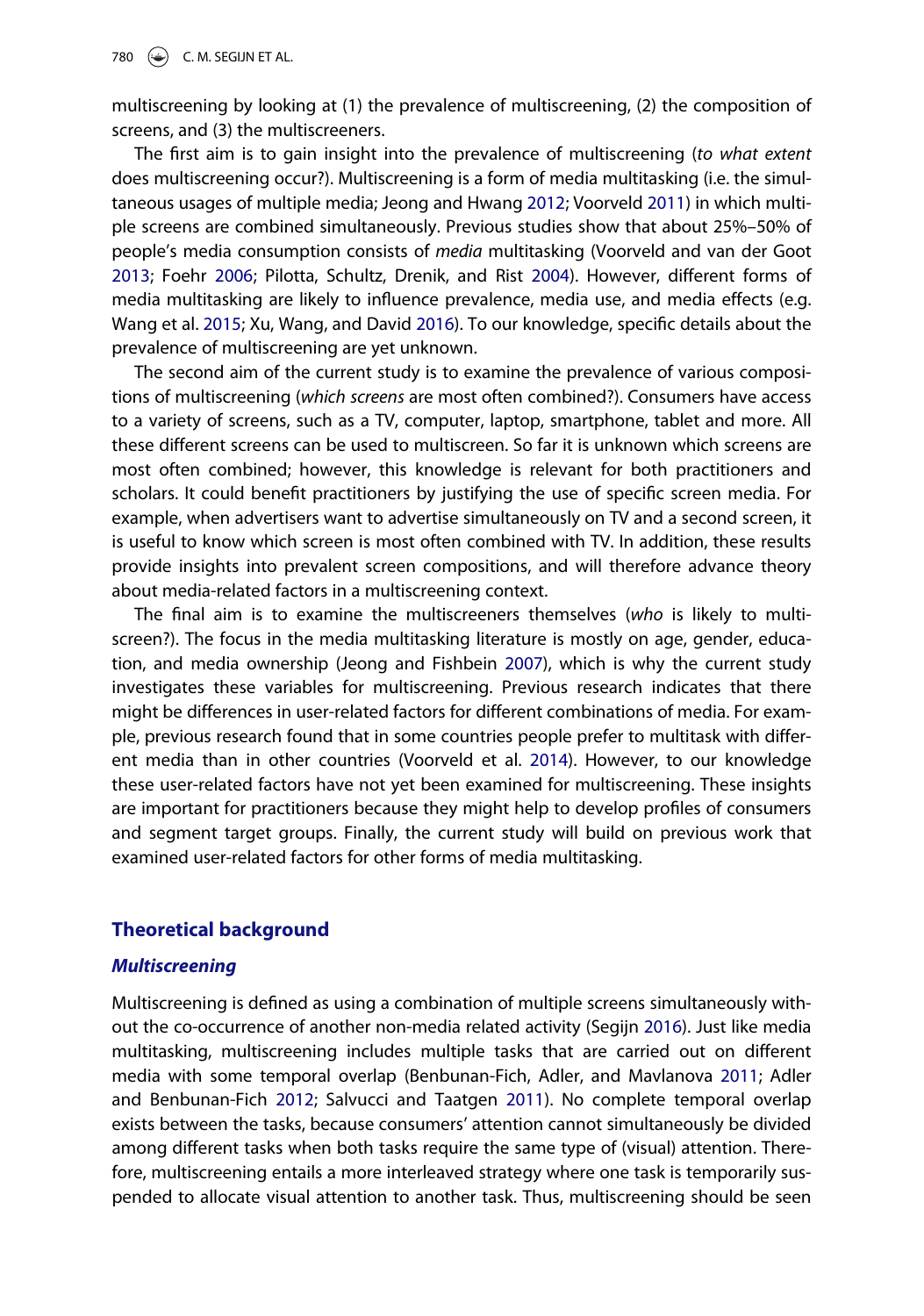on a continuum that ranges from tasks that involve frequent attention switching to tasks that involve long time spans between switches (Salvucci and Taatgen [2011](#page-18-8)).

Multiscreening is different than, for example, the combination of TV–radio, or newspaper– radio, on several dimensions (Segijn [2016](#page-18-0); Wang et al. [2015\)](#page-19-2). First, one of the most distinctive characteristics of multiscreening is the concurrent visual modalities. As mentioned, this makes it difficult for consumers to process information concurrently because it requires the same type of attention opposed to a combination of purely audio and visual media (i.e. newspaper and radio). Second, the multiple – and often interactive – screens make it relatively easy to present related information on both screens. For example, this characteristic of multiscreening offers opportunities for marketers to engage people (Vaccari, Chadwick, and O'Loughlin [2015\)](#page-19-5) or expose consumers to a brand on multiple platforms simultaneously (Segijn [2016](#page-18-0)).

## <span id="page-3-1"></span>Multiscreening and advertising effects

The body of literature on multiscreening and advertising effectiveness is expanding. So far, there is one literature overview that describes challenges and opportunities for marketers (Segijn [2016](#page-18-0)) based on dimensions of media multitasking (Wang et al. [2015\)](#page-19-2). In addition, several effect studies are conducted on various outcomes, such as brand memory (e.g. Angell et al. [2016](#page-17-1); Duff and Sar [2015](#page-18-3); Kazakova et al. [2016\)](#page-18-1), brand and ad attitudes (e.g. Segijn, Voorveld, and Smit [2016;](#page-18-2) Chinchanachokchai, Duff, and Sar [2015\)](#page-17-0), and perceived intrusiveness of commercials (Kazakova et al. [2016](#page-18-1)). Overall, the results of these effect studies showed a decrease in memory of advertisements when people are multiscreening compared to single screening (e.g. Angell et al. [2016](#page-17-1); Segijn, Voorveld, and Smit [2016](#page-18-2); Kazakova et al. [2016\)](#page-18-1). Furthermore, studies found positive effects of multiscreening on affective advertising outcomes (Chinchanachokchai, Duff, and Sar [2015;](#page-17-0) Kazakova et al. [2016](#page-18-1)). However, a study also found that this effect depends on the underlying mechanism; Multiscreening could lead to more positive brand evaluations because people are less able to resist the persuasive message when multiscreening compared to single screening. On the other hand, multiscreening could lead to less positive brand evaluations because people would recognize the brand less compared to people who only use one screen (Segijn, Voorveld, and Smit [2016\)](#page-18-2). Overall, these studies showed interesting effects of multiscreening. To get a better understanding of the importance of these effects, we need to know more about the prevalence of multiscreening.

## Prevalence of multiscreening

<span id="page-3-0"></span>The Nielsen Company survey of connected device owners states that about a quarter of the smartphone and tablet owners use their device daily while watching TV (Nielsen, [2013](#page-18-9)). All multiscreening studies rely on this survey to indicate the prevalence of this phenomenon. However, this Nielsen study has some shortcomings. First, Nielsen only examined smartphone and tablet use in combination with TV. In reality, consumers have access to more screens that they can use to multiscreen, such as laptop, PC or game device. Therefore, the current study includes all types of screens to get a complete picture of the whole phenomenon of multiscreening.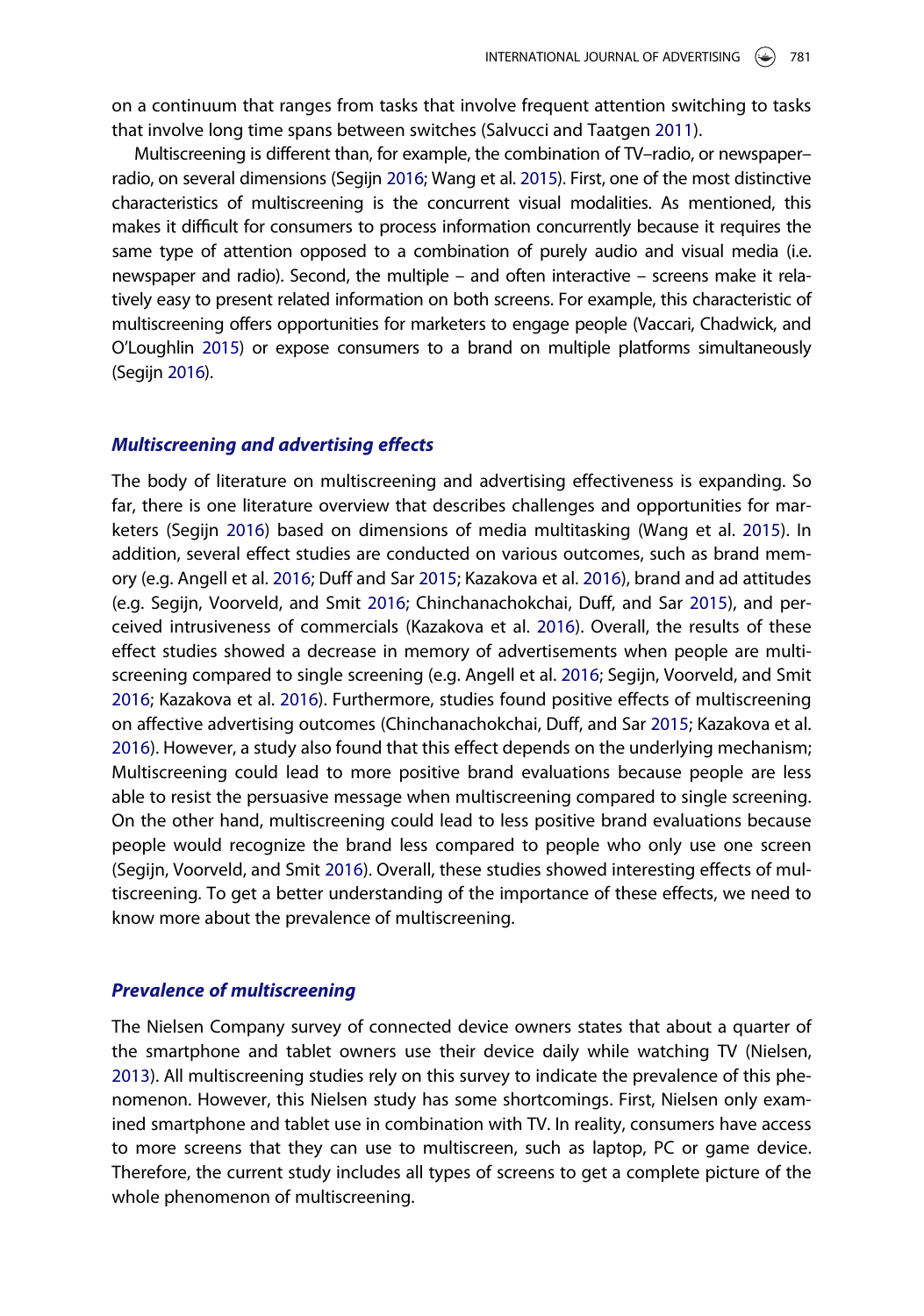782  $\left(\bigoplus$  C. M. SEGIJN ET AL.

<span id="page-4-1"></span><span id="page-4-0"></span>Second, Nielsen used a survey in which people had to answer questions about their media use in the past. This can be problematic because people have difficulty assessing their media exposure at a later point in time (Slater [2004](#page-19-6); de Vreese and Neijens [2016\)](#page-18-10), which makes it harder for people to accurately report their media use in a survey (Papper, Holmes, and Popovich [2004;](#page-18-11) Voorveld and van der Goot [2013](#page-19-1); Brasel and Gips [2011](#page-17-4)). A more reliable method would be to make use of diaries, because data would be collected more closely to the moment of actual media usage (Papper, Holmes, and Popovich [2004](#page-18-11); Voorveld and van der Goot [2013\)](#page-19-1). This will lead to less memory problems and more accurate results of media use. Therefore, the current study makes use of media diaries.

<span id="page-4-3"></span>Finally, the Nielsen survey only examined smartphone and tablet owners. However, not every consumer might own the screens they use when multiscreening, such as adolescents living in a household where the parents own the screens. For a complete and correct account of the prevalence of multiscreening, these non-owners have to be taken into account as well. The current study, therefore, includes a random sample of the general population.

Thus, the Nielsen survey provides, to our knowledge, the only statistics currently available about the prevalence of multiscreening and it has several shortcomings. It is time for an update. Therefore, our first aim is to examine the prevalence of multiscreening. To this end, we formulated the following research question:

RQ1: To what extent are consumers engaging in multiscreening?

## Composition

The second aim of our study is to examine which screens are most often combined. It is argued that differences in media-related factors may influence how often a screen is combined with another screen because media-related factors could influence how cognitively demanding screen combinations are. In addition, the more cognitively demanding a medium is, the less it will be combined with another medium (Wang et al. [2015\)](#page-19-2). Mediarelated factors that could influence this are information modality, information control, behavioural responses, and time pressure. We will discuss these four media-related factors below.

Information modality is related to the different modalities within a medium. For example, TV is audiovisual while a game console is audiovisual and strongly relies on the motor modality. It is argued that more modalities imply that more cognitive resources are required to process the information. Therefore, a screen with more modalities would be more cognitively demanding (Wang et al. [2015\)](#page-19-2). For this reason, a TV would require less cognitive resources, and would be easier to combine with other screens than a game console.

<span id="page-4-4"></span><span id="page-4-2"></span>Differences in screen compositions can also be explained based on who has control over the pace in which information is presented. The content can be internally or externally paced. When the content is internally paced, the user has the control over the media content (e.g. Voorveld, Neijens, and Smit [2012;](#page-19-7) Dijkstra, Buijtels, and van Raaij [2005](#page-18-12)). This is, for example, the case with an e-reader in which the user decides when to go to the next page and whether he needs to re-read certain information. However, TV is a mainly externally paced medium. It is decided beforehand how fast information is presented to the users and in which order (Dijkstra, Buijtels, and van Raaij [2005](#page-18-12)). The more people can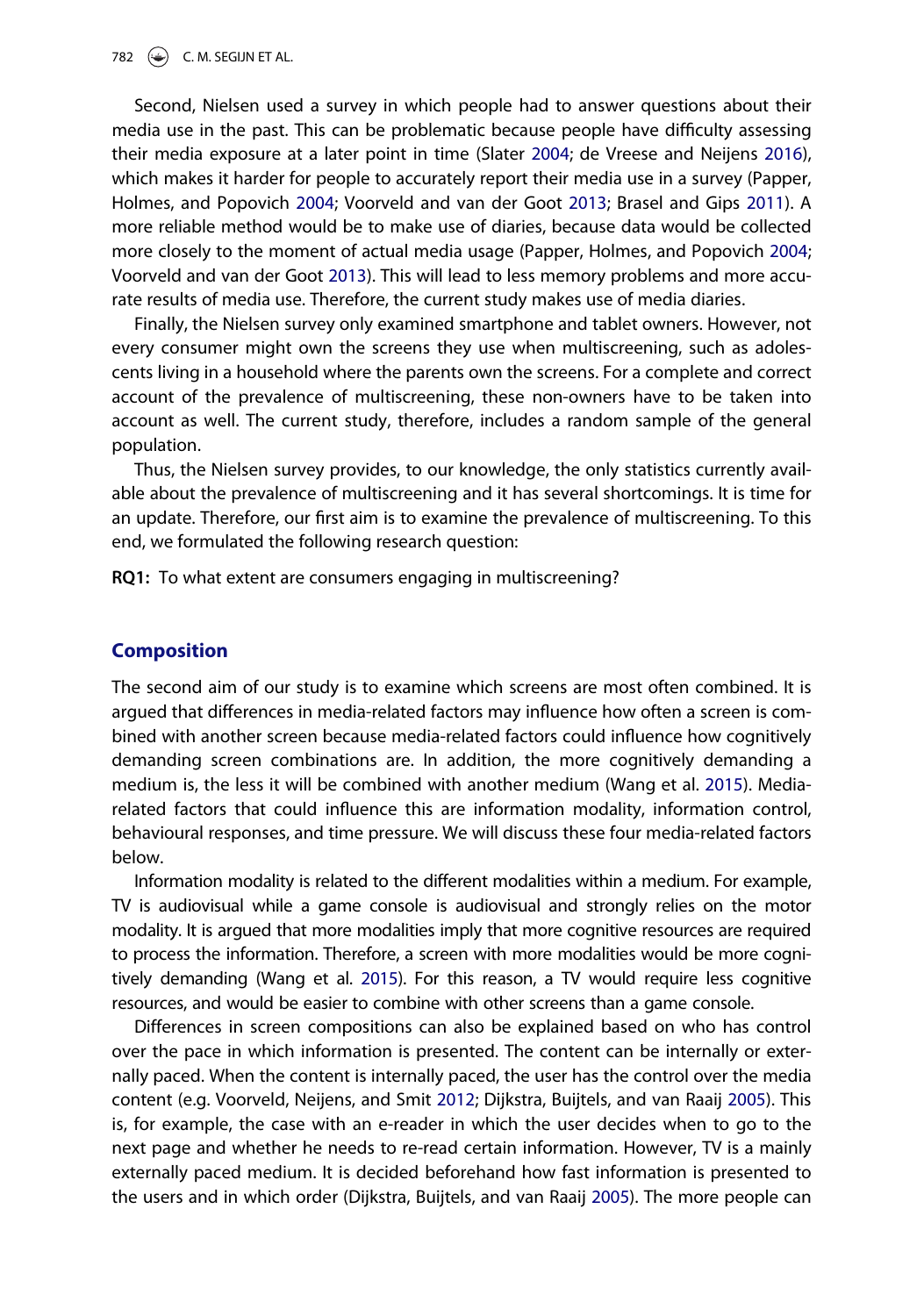control the pace, the less cognitively demanding the screen is (Wang et al. [2015\)](#page-19-2), thus the more likely is that it is combined with other screens.

The number of behavioural responses that are required of the media user could also impact the prevalence of screen composition. Screens can be distinguished into lean back and lean forward media. Lean back media include media that do not require many behavioural responses of the media user, such as TV. To the contrary, many behavioural responses are required when using a game console, a lean forward medium. More behavioural response means more interaction and is therefore more cognitively demanding (Wang et al. [2015](#page-19-2)). Thus, it is less likely that a game console will be combined with other screens than a TV based on the number of behavioural responses.

A final media-related factor that could influence the composition of screens is time pressure. This is the (a)synchronicity of the medium (Wang et al. [2015](#page-19-2)). In other words, is it important that the media user responds immediately (i.e. synchronous) or is it possible to wait for the response (i.e. asynchronous). For example, a video game requires immediate response to certain cues, whereas checking email on a PC allows for a time lag-delay. It is argued that less time pressure is less cognitively demanding and a screen with this characteristic is therefore more easily combined with other screens.

These media-related factors described above indicate that some combination of screens might be easier to use and to combine with other screens than others. In addition to media related factors, screen ownership as a user-related factor could also be important in the prevalence of screen compositions. Some screens are more prevalent than others. Recent numbers showed, for example, that almost everyone (96.8%) has access to a TV, but almost half (46.9%) of the Dutch population has access to a desktop PC (SKO, [2016\)](#page-18-13). Therefore, it could be expected that the TV is more often combined with another screen than a desktop PC. We formulated the following research question to examine which screens are most often combined when multiscreening:

<span id="page-5-2"></span>RQ2: Which screens are most often combined when multiscreening?

## The Multiscreeners

The third aim of this study is to examine who is likely to multiscreen. Therefore, we have to examine certain user-related factors, namely age, gender, education, and screen ownership. These user-related factors are most often examined factors in media multitasking literature (Jeong and Fishbein [2007\)](#page-18-7), but not yet for multiscreening. To build on previous research, we test their relationship to multiscreening.

<span id="page-5-4"></span><span id="page-5-3"></span><span id="page-5-1"></span><span id="page-5-0"></span>Age has proven to be a universal predictor of media multitasking across countries (Voorveld et al. [2014\)](#page-19-4). Although it is often found that all age groups and generations engage in media multitasking, the studies are consistent in the finding that younger people are more likely to multitask than older people (e.g. Carrier et al. [2009](#page-17-5); Duff et al. [2014](#page-18-14); Voorveld and van der Goot [2013;](#page-19-1) Voorveld et al. [2014;](#page-19-4) Hwang, Kim, and Jeong [2014](#page-18-15); Voorveld and Viswanathan [2015\)](#page-19-8). An explanation for this finding could be that adoption rates of media vary among generations (Brasel and Gips [2011;](#page-17-4) van der Goot et al. [2016\)](#page-19-9). Results showed that it is more likely that age groups use the medium of their generation. For example, people between 54 and 81 years old are more likely to use a newspaper, whereas younger people (17–34) are more likely to use new media (van der Goot et al.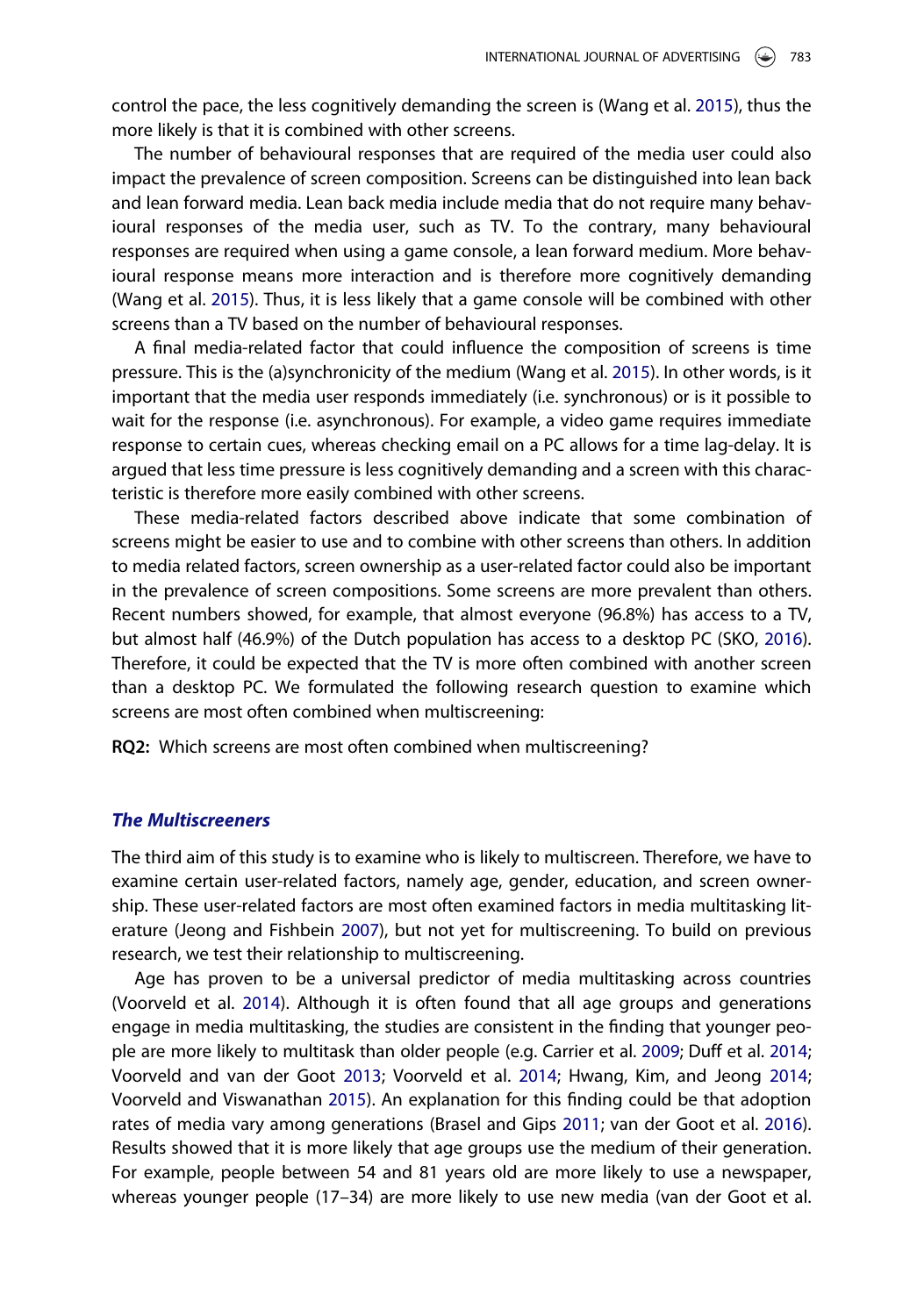784  $\left(\frac{1}{2}\right)$  C. M. SEGIJN ET AL.

[2016](#page-19-9)). New media have characteristics (e.g. ease of switching, multiple screens/apps on one device, pop-ups) that stimulate media multitasking (Voorveld et al. [2014](#page-19-4)). Thus, it is argued that differences in adoption rates of different media could also explain the differences in media multitasking (Voorveld and van der Goot [2013;](#page-19-1) Carrier et al. [2009](#page-17-5)). Another explanation could be that older people have more difficulties with media multitasking because with age, people become less cognitively flexible (Brasel and Gips [2011](#page-17-4)). Older people have more difficulties with rapidly switching between tasks (Clapp et al. [2011\)](#page-18-16) and, therefore, it is less likely that they engage in media multitasking.

<span id="page-6-1"></span>Second, research on gender related to media multitasking has shown mixed results. Some studies have found that women are more likely to engage in media multitasking than men (Hwang, Kim, and Jeong [2014;](#page-18-15) Duff et al. [2014;](#page-18-14) Jeong and Fishbein [2007](#page-18-7); Voorveld and Viswanathan [2015](#page-19-8)), whereas other studies did not find significant gender differences across multitaskers (Voorveld et al. [2014;](#page-19-4) Kononova [2013](#page-18-17); Christensen et al. [2015](#page-17-6)). Although gender is sometimes assumed and found to be related to media multitasking, it is unclear why there would be gender differences. Some argue that women have greater neurological capacities for multitasking (Fisher 1999, in Christensen et al., [2015](#page-17-6)). However, the *ability* to multitask does not necessarily relate to the *preference* to multitask or the actual behaviour (König and Waller [2010;](#page-18-18) Poposki and Oswald [2010](#page-18-19)).

<span id="page-6-2"></span><span id="page-6-0"></span>A third user-related factor is the level of education. Although some studies on media multitasking take education into account as predictor, no theoretical explanation is provided why education might predict media multitasking. So far, there have been mixed results. In the study of Voorveld et al. ([2014\)](#page-19-4), education level was found to be a negative predictor of media multitasking, showing that people with lower education levels were less likely to engage in multitasking. However, educational level was found to be a positive predictor in the study of Hwang, Kim, and Jeong ([2014](#page-18-15)), whereas the study of Foehr ([2006](#page-18-5)) showed no significant relation.

Finally, media ownership, in this case screen ownership, could be related to multiscreening. It is reasonable to assume that the more screens a consumer owns, the more access they have to the screens, the more likely it is that they will multiscreen. So far, it was found that the more media someone owns, the more likely they will engage in media multitasking (Kononova [2013](#page-18-17); Jeong and Fishbein [2007](#page-18-7); Voorveld and Viswanathan [2015](#page-19-8)).

<span id="page-6-3"></span>The results described above result from media multitasking research. However, how these user-related factors are related to multiscreening has not yet been examined. To this end, we formulated the following research question:

RQ3: Who is likely to multiscreen in terms of age, gender, education, and screen ownership?

## Method

A secondary analysis was performed on data collected collectively by the official audience measurement institutes for television, radio, print internet, and the government agency 'the Netherlands Institute for Social Research'. This study was intended to provide insight into the everyday media use of the Dutch population across all media platforms and devices. The study was conducted between the last three weeks of September and the first 2 weeks of October 2013. This period is considered to be relatively neutral, given the absence of seasonal effects on media use from either summer or winter.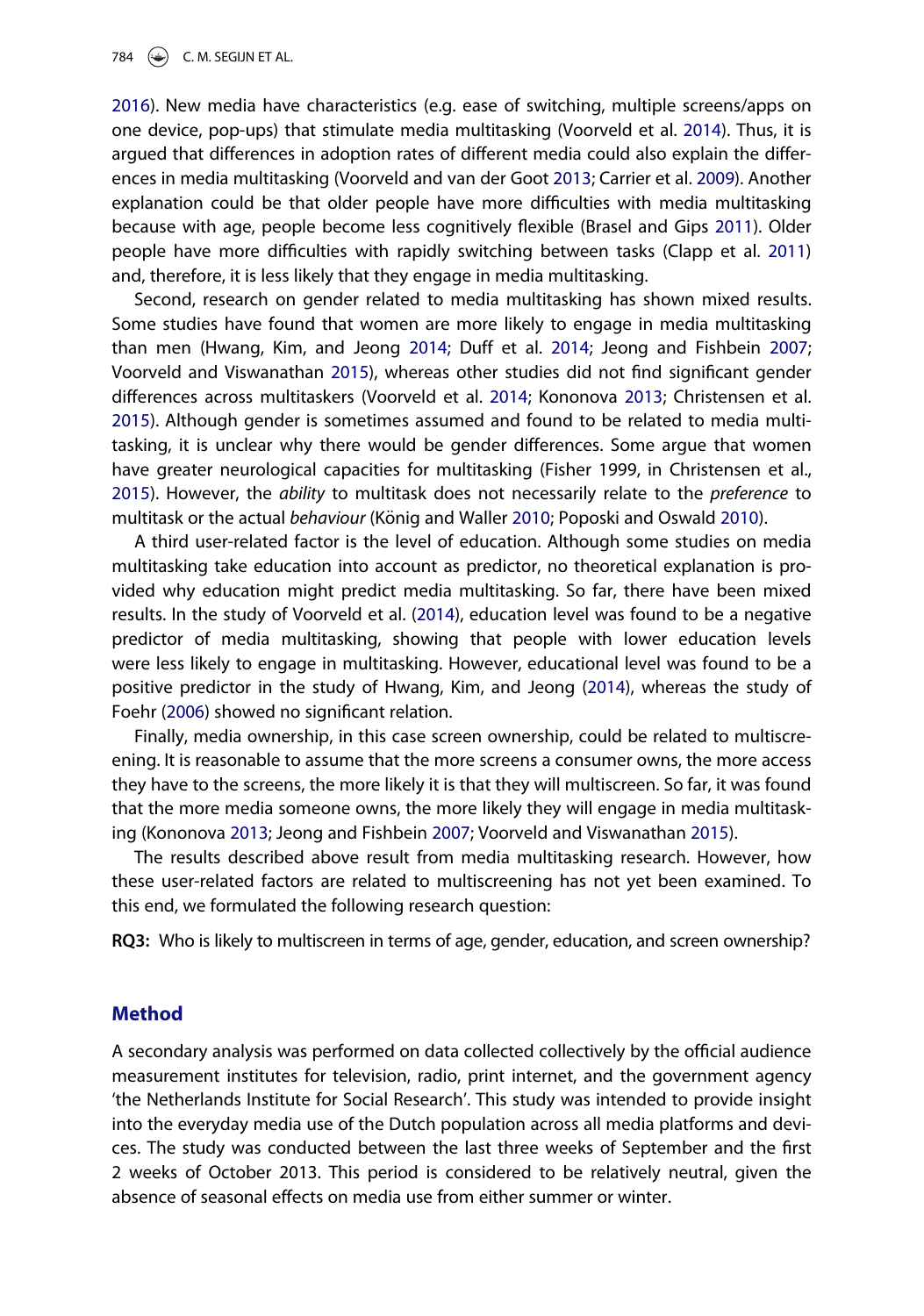## Sample

Participants were recruited from the sample of the national print study, which used a randomly selected sample of addresses to recruit participants. The aim of the national print study is to determine the reach of print publication. Participants of the national print study are randomly selected twice a year from a database containing all private postal delivery points in the Netherlands (excluding companies, shops, etc.). Each selected household receives a letter announcing the study and, if necessary, a reminder letter. In each household the person whose birthday is closest in time is asked to participate. In total 8200 participants are recruited every year. The current study used a randomly selected sample of participants who participated in the national print study in the two years prior to this research and had indicated to be willing to participate in future research. A maximum of three attempts were made to contact a participant: first by telephone, then by e-mail, and finally by mail. A total of 13,380 people were initially approached of which 54.3% ( $n =$ 7268) were reached. These people were asked to participate in a diary study and 63.8%  $(n = 4,638)$  agreed to fill in the media diaries. Eventually, 2,399 people completed the media diaries for seven consecutive days. This is 17.9% of the 13,380 people who were initially approached and 51.7% of the 4,638 people who agreed to participate in the study. Participants received a gift card worth 30 euro for participating. The final sample  $(n = 2.399)$  had a mean age of 42.22 (SD = 15.55), owned on average 4.21 screens (SD = 1.46), and consisted of 59.4% females. The sample is diverse and reflects a representative sample of the Dutch population (see [Table 1](#page-7-0) for an overview).

## Procedure

Participants were sent instructions for the online diary [\(Figure 1\)](#page-8-0) which showed them how they could login and how they could navigate through the diary. Also, it explained what the respondents needed to record in the diary and how they should record it.

| Demographic variable |                            | Sample (%) | Population (%) |
|----------------------|----------------------------|------------|----------------|
| Gender               |                            |            |                |
|                      | Female                     | 59.4       | 50.7           |
|                      | Male                       | 40.6       | 49.3           |
| Age groups           |                            |            |                |
|                      | $13 - 19$                  | 6.8        | 9.9            |
|                      | $20 - 34$                  | 27.8       | 21.7           |
|                      | $35 - 49$                  | 32.3       | 26.5           |
|                      | $50 - 64$                  | 23.3       | 24.2           |
|                      | $65+$                      | 9.7        | 17.7           |
| Education            |                            |            |                |
|                      | 1 No/basic education       | 0.8        | 4.7            |
|                      | 2                          | 7.3        | 17.1           |
|                      | 3                          | 9.3        | 7.0            |
|                      | 4                          | 23.3       | 34.7           |
|                      | 5                          | 10.9       | 6.0            |
|                      | 6                          | 33.6       | 21.1           |
|                      | 7 Graduate level or higher | 14.2       | 9.5            |
| Region               |                            |            |                |
|                      | North                      | 9.0        | 10.3           |
|                      | East                       | 19.8       | 20.9           |
|                      | South                      | 20.9       | 24             |
|                      | West                       | 50.2       | 44.8           |

<span id="page-7-0"></span>Table 1. Descriptive statistics in sample ( $n = 2,399$ ) and general population of the Netherlands.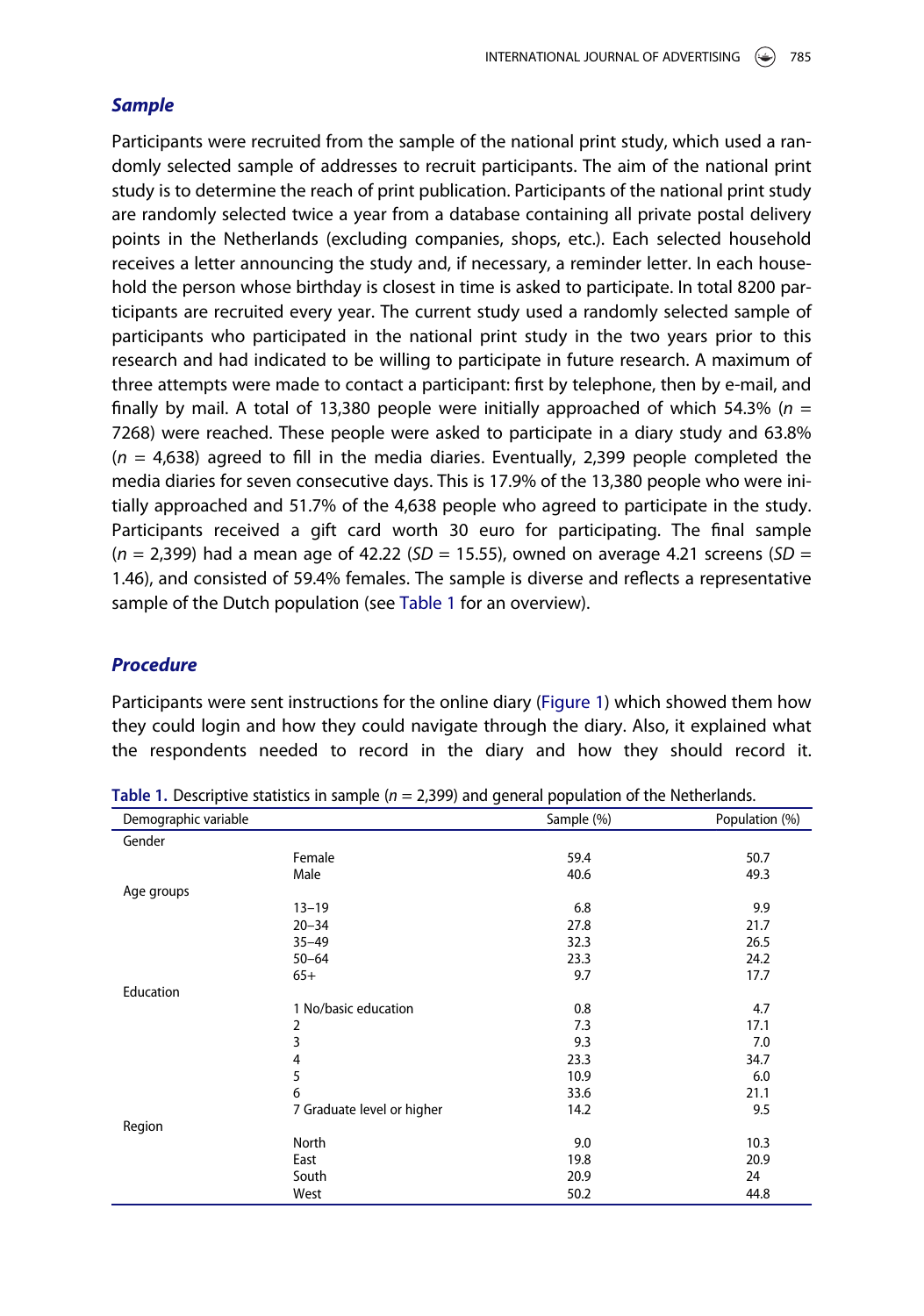<span id="page-8-0"></span>

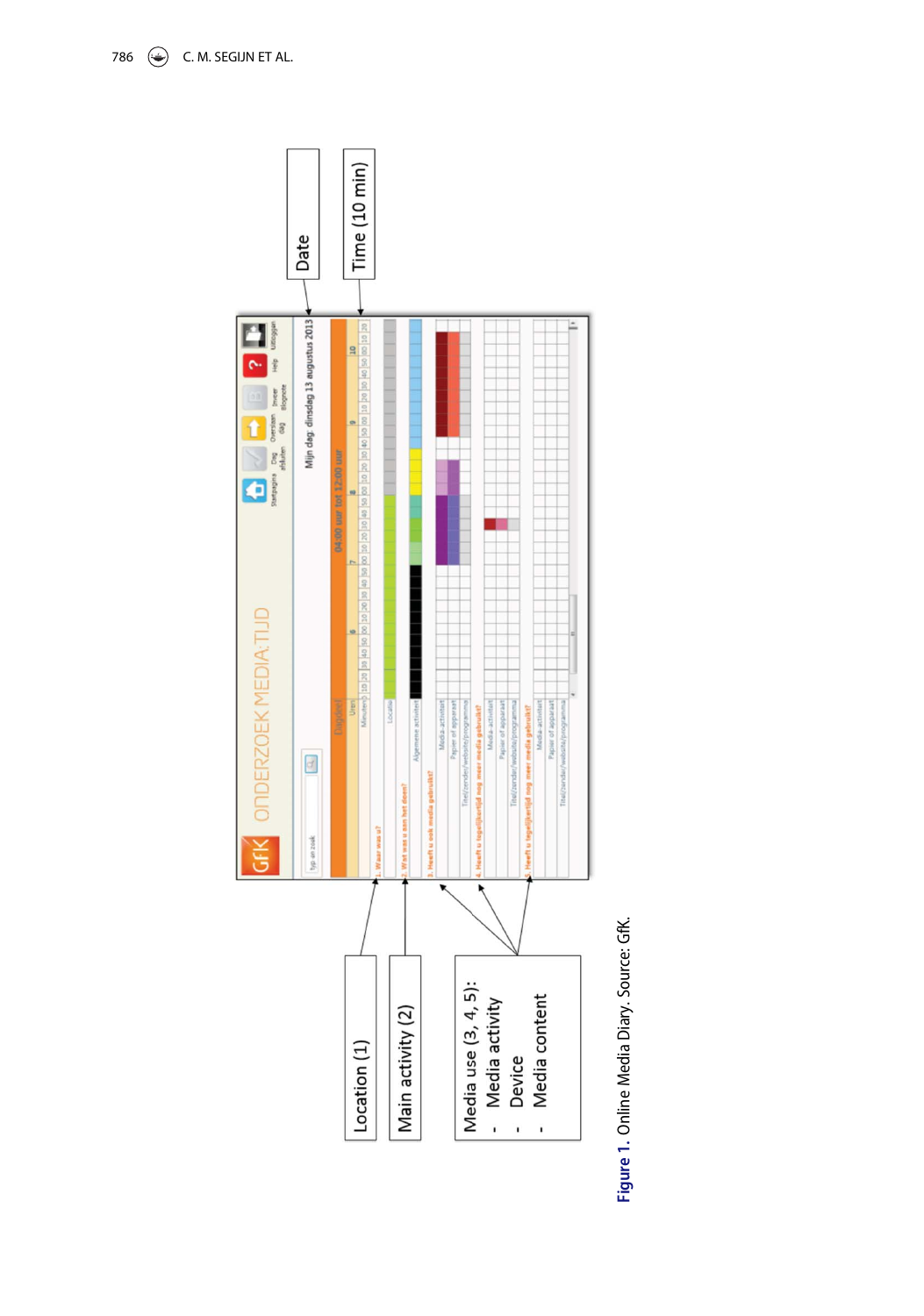Furthermore, they received a document explaining all the categories used for different activities, and a paper diary they could use to make notes of their time use during the day. Also, they received a link to the online diary in which they filled in their media use. They could report their media use at any given moment during the day up until two days after the final day. Before filling in the media diary for the first time, participants completed an online questionnaire in which their age, gender, education, and screen ownership was recorded.

Participants were randomly assigned a start day for recording their activities and were asked to keep a diary for seven consecutive days. In the diary, participants recorded their activities for every ten minutes. They were asked to report any activity that lasted five minutes or longer. They were instructed to make a distinction between main activities (e.g. working, sleeping, media use, etc.) and media activities (e.g. watching TV, listening to music, etc.). For each time slot, participants had to fill in one main activity, accompanied by the opportunity to fill in three simultaneous media activities ([Figure 1\)](#page-8-0). For media activities participants recorded both the type of activity as well as the device used. For example, participants could report eating as a main activity and watching TV and reading newspaper as two specific media activities. To reduce missing data when submitting a day in the diary, the software checked whether every ten-minute interval included a main activity and if all media activities always included both an activity and a device. The participant could not continue submitting the diary of a certain day until all necessary fields were completed. To improve data quality we checked the diaries on unusual behaviour. A day was flagged if the diary was sent in either 12 hours before the end of the day or 48 hours after. Days were also flagged if the number of main activities recorded was three standard deviations either above or below the mean (i.e. less than one or more than sixteen main activities on one day). Participant who received flags for responding too early or too late on one or more days and who recorded too little main activities on more than one day were excluded from the data, this was the case for 39 participants.

## Measures

## **Prevalence**

To calculate the amount of time people engaged in multiscreening, we first selected all responses in which the main activity was 'media use'. In addition, we identified the amount of ten-minute time slots that participants indicated the use of two or three screens simultaneously. People could indicate from a list to have used the following screens: television, laptop, smartphone, desktop PC, tablet, e-reader, and game device (this includes both game consoles and portable game devices). The amount of time people combined two or three of these screens was calculated in minutes.

### **Composition**

Composition was calculated by selecting every time a participant used two screens simultaneously when 'media use' was chosen by the participant as the main activity. For every participant, we checked for each possible composition if the participant had used (1) or not used (0) this combination of screens in the week of filling in the diary.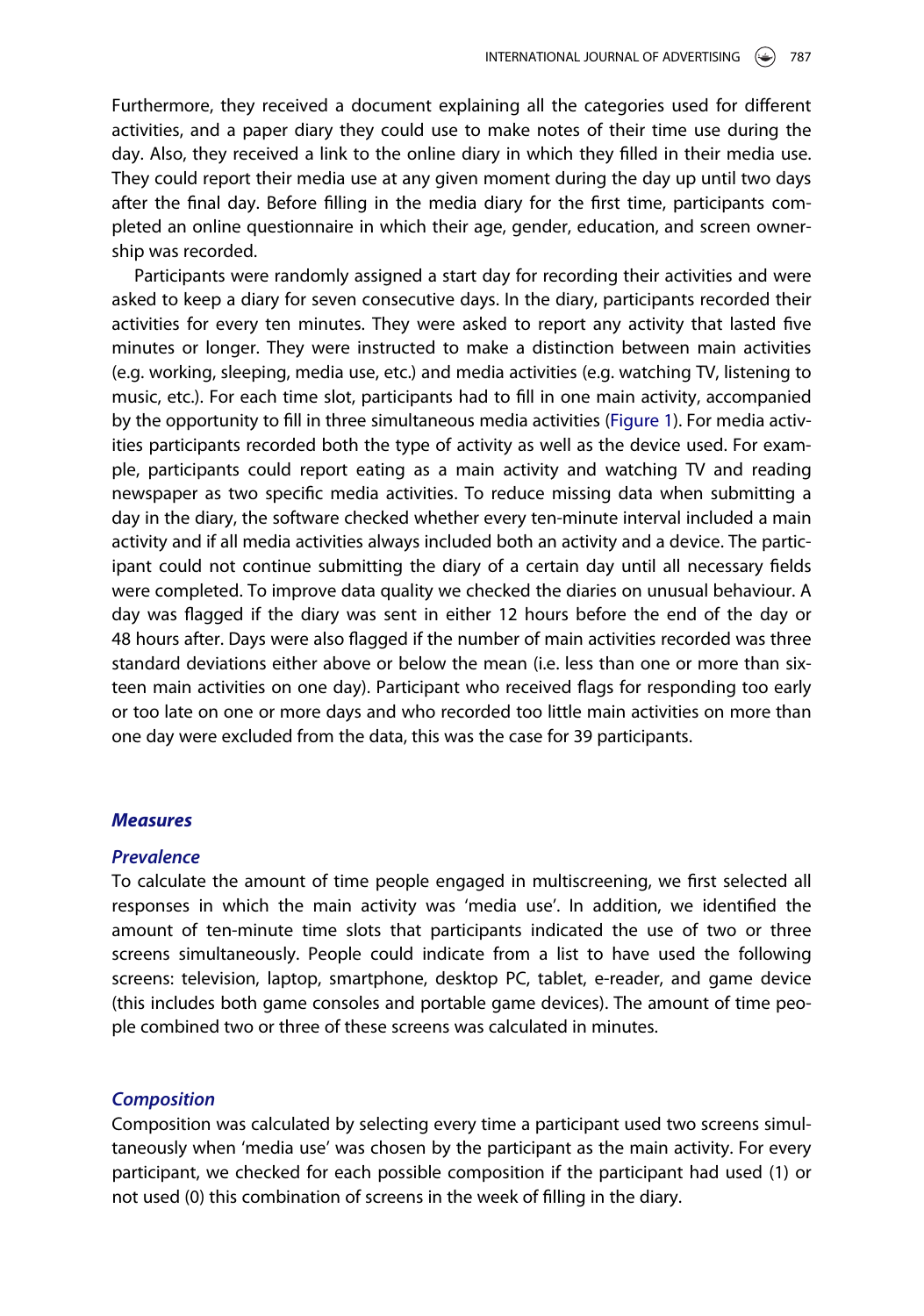## User-related factors

The predictors of interest were measured in a questionnaire, which participants filled in before using the online media diaries. Age was recorded by asking the participants date of birth; gender could be indicated by checking 'male' or 'female'; level of education could be indicated by selecting one of seven categories ranging from 1 'no/basic education' to 7 'Graduate level or higher'. For screen ownership we asked participants to indicate which of the following devices they owned: television, laptop, smartphone, desktop PC, tablet, e-reader, and game device. A sum score was calculated for amount of screens owned per participant.

## Results

## RQ1: Prevalence of multiscreening

In total, 59.3% of the participants ( $n = 1.423$ ) indicated to have used multiple screens simultaneously at least once in the diary measurement week. These 'multiscreeners' spent 239.76 minutes (almost four hours) multiscreening on average in the measured week  $(SD = 355.10)$ . This is about 30 minutes per day ( $M = 34.25$ ,  $SD = 50.73$ ). Furthermore, multiscreeners multiscreen on average 2.86 days a week ( $SD = 1.82$ , range 1–7). This is equally spread over the week. On each day, about 40% of the multiscreeners multiscreen at least once. When zooming in to this specific group of the multiscreeners, the results show that they multiscreen between 77 and 96 minutes per day ([Table 2](#page-10-0)). To put this into perspective, the total multiscreening time is 16.8% of the total time multiscreeners spent using media.<sup>[1](#page-16-0)</sup> In addition, 83.3% of all media multitasking consists of using of multiple screens simultaneously [\(Figure 2](#page-11-0)).

Furthermore, there was no significant difference in the amount of multiscreening between an average week day ( $M = 33.85$ ,  $SD = 52.07$ ) and a weekend day ( $M = 35.25$ ,  $SD = 66.41$ , t (1422) = -0.954, p = .340. However, when comparing the seven days, results showed a difference between Sundays and Fridays ( $p = .006$ ), and between Sundays and Saturdays ( $p = .004$ ), F (6, 1422) = 3.61,  $p = .001$ , eta<sup>2</sup> = .003. On Sundays people multiscreened the most [\(Table 2](#page-10-0)).

## RQ2: Composition of screens

Second, we wanted to examine which screens are most often combined. The most prevalent combinations of screens are (1) TV – smartphone (39.6%), (2) TV – laptop (39%), and (3) TV – tablet (30.8%), see [Table 3](#page-11-1), column 3. Thus, 39.6% of the multiscreeners indicated

| Table 2. Percentage of multiscreeners and the amount of multiscreening per day |  |  |  |
|--------------------------------------------------------------------------------|--|--|--|
|                                                                                |  |  |  |

| Table 2. Percentage of multiscreeners and the amount of multiscreening per day. |         |         |                     |                     |             |             |                    |
|---------------------------------------------------------------------------------|---------|---------|---------------------|---------------------|-------------|-------------|--------------------|
|                                                                                 | Mon     | Tue     | Wed                 | Thu                 | Fri         | Sat         | Sun                |
| % multiscreening                                                                | 42.4%   | 42.1%   | 43.1%               | 40.7%               | 40.0%       | 36.4%       | 41.3%              |
| Multiscreening in minutes                                                       |         |         |                     |                     |             |             |                    |
| All multiscreeners <sup>1</sup>                                                 | 35.57ab | 33.92ab | 34.57 <sup>ab</sup> | 34.10 <sup>ab</sup> | $31.10^{b}$ | $30.72^{b}$ | 39.78 <sup>a</sup> |
|                                                                                 | (73.15) | (74.02) | (71.01)             | (78.50)             | (67.88)     | (67.99)     | (91.69)            |
| Multiscreeners per day <sup>2</sup>                                             | 83.94   | 80.58   | 80.11               | 83.82               | 77.77       | 84.38       | 96.44              |
|                                                                                 | (92.59) | (96.25) | (89.68)             | (104.81)            | (88.88)     | (90.44)     | (122.18)           |

<span id="page-10-0"></span>Note: The table presents (1) the percentage of multiscreeners who multiscreen on a certain day and (2) the average amount of multiscreening in minutes with the standard deviation in parentheses. Different superscripts indicate significant differences between days. Multiscreening in minutes is presented for all multiscreeners<sup>1</sup> ( $n = 1,423$ ) and for the percentage of multiscreeners that multiscreen on that specific day<sup>2</sup> (*n* varies per day, see % multiscreening).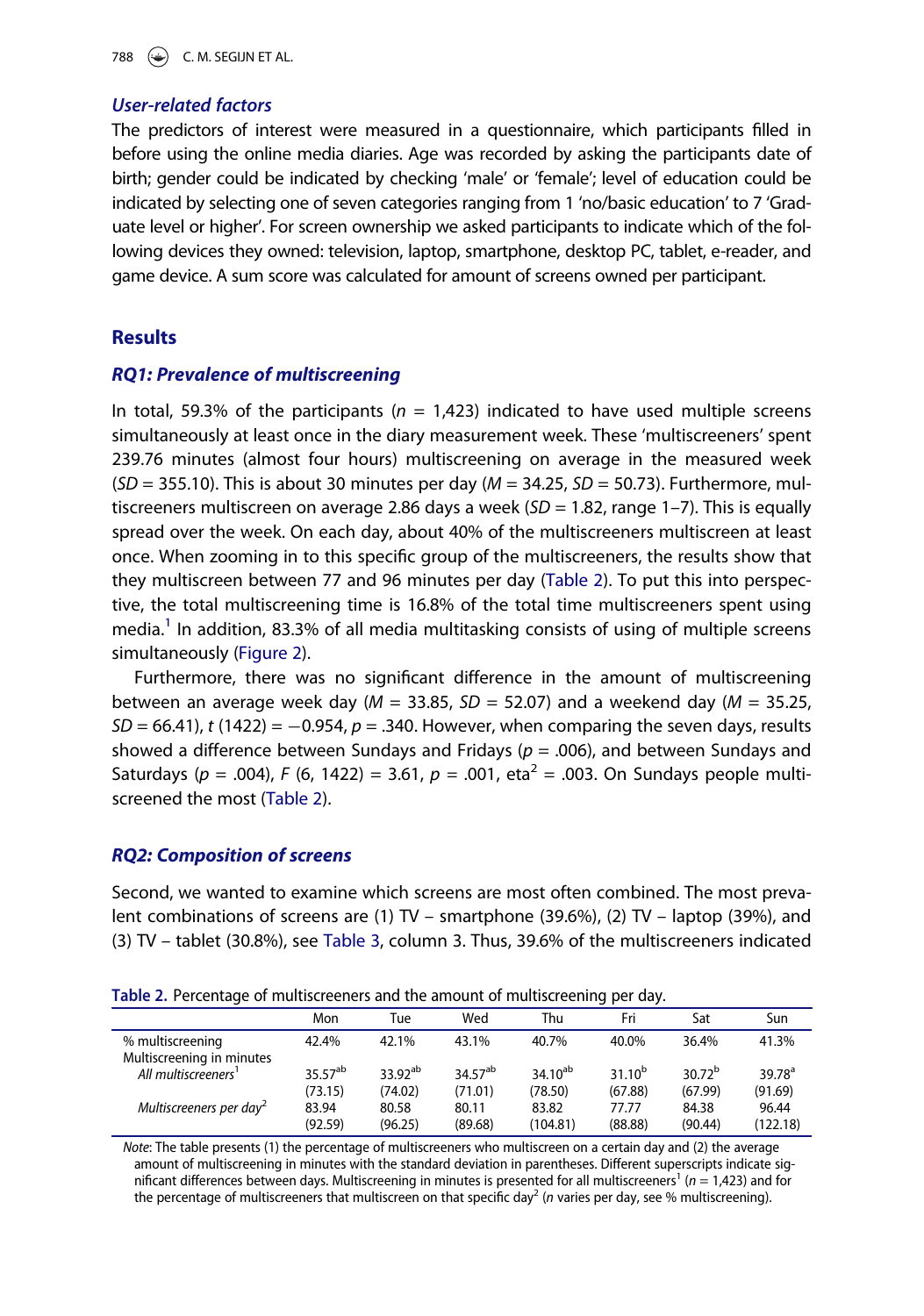<span id="page-11-0"></span>

**Figure 2.** Percentage media use of total media time among multiscreeners.<br>Note: The figure indicates the percentage of the total media time. Total media time includes all media use indicated as the main activity. This does not include media use combined with a non-media activity (e.g. eating, working, etc.).

|                        |            | Multiscreeners ( $n = 1,423$ ) | Multiscreeners who own the combination of screens |                         |  |
|------------------------|------------|--------------------------------|---------------------------------------------------|-------------------------|--|
|                        |            | Prevalence <sup>a</sup>        | Screen ownershipb                                 | Prevalence <sup>c</sup> |  |
| Combination of screens |            | (% )                           | $\boldsymbol{n}$                                  | (% )                    |  |
| TV                     | Smartphone | 39.6                           | 1,038                                             | 49.6                    |  |
| TV                     | Laptop     | 39.0                           | 1,116                                             | 46.8                    |  |
| TV                     | Tablet     | 30.8                           | 772                                               | 53.1                    |  |
| Laptop                 | Smartphone | 16.2                           | 905                                               | 23.3                    |  |
| TV                     | PC         | 16.0                           | 790                                               | 25.6                    |  |
| PC                     | Smartphone | 9.8                            | 607                                               | 14.2                    |  |
| <b>Tablet</b>          | Smartphone | 6.4                            | 641                                               | 12.0                    |  |
| <b>Tablet</b>          | Laptop     | 3.6                            | 652                                               | 7.1                     |  |
| Laptop                 | PC         | 2.5                            | 581                                               | 4.1                     |  |
| Tablet                 | PC         | 2.4                            | 495                                               | 6.1                     |  |
| Smartphone             | Game       | 1.5                            | 112                                               | 1.8                     |  |
| Laptop                 | Game       | 1.0                            | 112                                               | 0.9                     |  |
| TV                     | E-reader   | 0.9                            | 254                                               | 4.3                     |  |
| TV                     | Game       | 0.9                            | 112                                               | 0.9                     |  |
| E-reader               | Smartphone | 0.6                            | 211                                               | 2.8                     |  |
| PC                     | Game       | 0.5                            | 112                                               | 0.9                     |  |
| <b>Tablet</b>          | Game       | 0.4                            | 112                                               | 0.9                     |  |
| E-reader               | PC         | 0.2                            | 158                                               | 1.9                     |  |
| Tablet                 | E-reader   | 0.1                            | 165                                               | 0                       |  |
| E-reader               | laptop     | 0                              | 220                                               | 0                       |  |
| E-reader               | Game       | 0                              | 112                                               | 0                       |  |

Table 3. Prevalence of screen composition among multiscreeners and screen owners.

<span id="page-11-1"></span>Note: The percentage indicates the percentage of multiscreeners that combined the two screens at least once in the diary measurement week. No distinction could be made between primary and secondary screen in terms of attention.<br><sup>a</sup>The third column shows the percentage of multiscreeners who indicated to use a certain combination of screens (col-

umn percentage). For example, 39.6% of the multiscreeners indicated to use a TV and smartphone simultaneously and only 2.4% of the multiscreeners indicated to use a tablet and PC simultaneously.

<sup>b</sup>The fourth column shows the number of multiscreeners who indicated to own the combination of screens. For example, 1,038 multiscreeners indicated to own a TV and to own a smartphone.

In the fifth column the percentage of screen owners is presented who actual use the specific combination to multiscreen. For example, almost half of the multiscreeners (49.6%) who own a TV and own a smartphone, also use this combination to multiscreen. Thus, the percentage in each row is from a different subsample.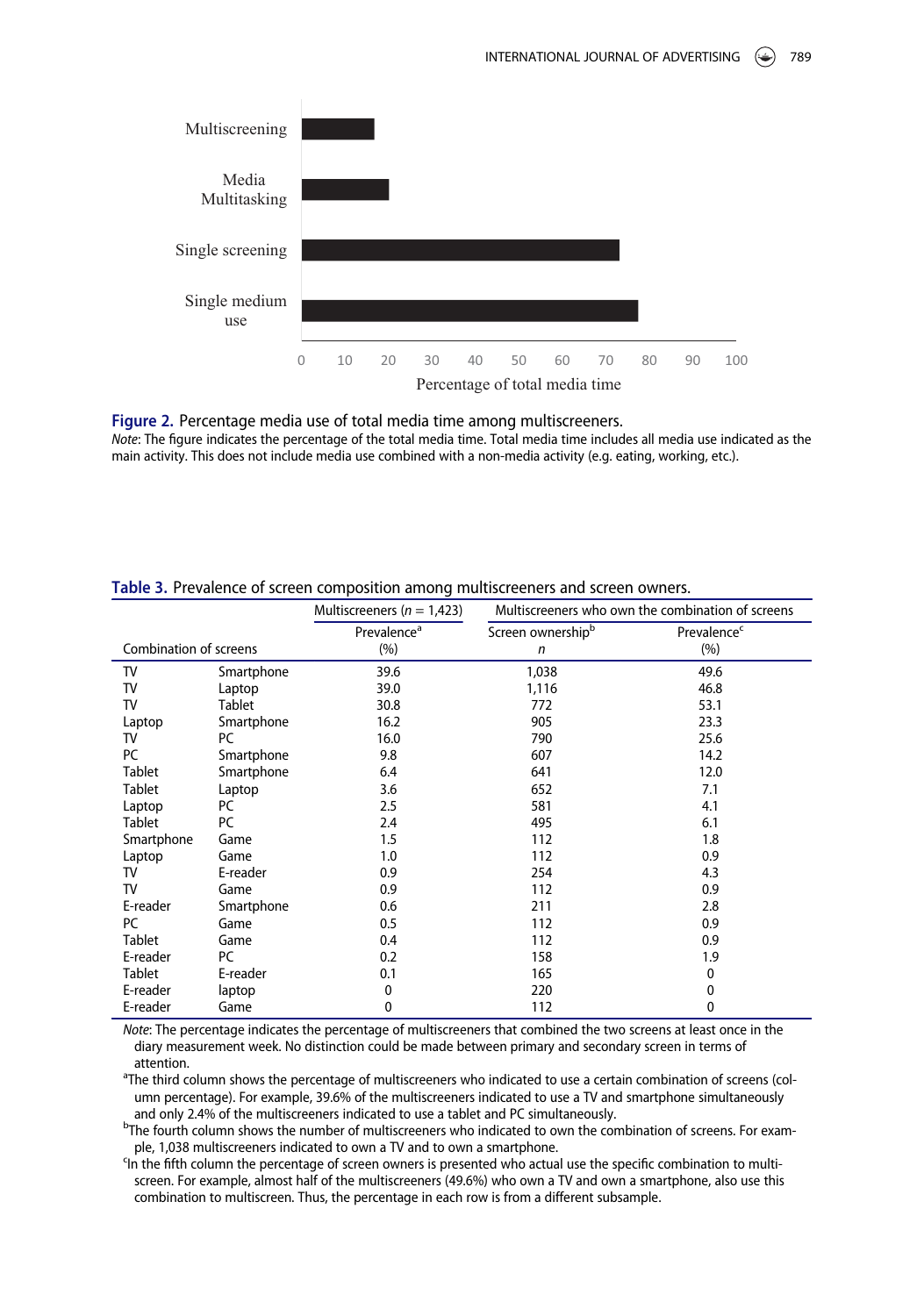790  $\left(\frac{1}{2}\right)$  C. M. SEGIJN ET AL.

#### <span id="page-12-0"></span>Table 4. Screen ownership.

|              | % of multiscreeners |
|--------------|---------------------|
| TV           | 96.3                |
| Laptop       | 81.5                |
| Smartphone   | 75.8                |
| PC           | 57.2                |
| Tablet       | 55.5                |
| Game console | 39.4                |
| E-reader     | 18.3                |
| n            | 1,423               |

to have used the combination of a TV and smartphone at least once in the measured week.

However, not every multiscreener also owns all screens [\(Table 4](#page-12-0)). The multiscreeners own on average 4.37 screens (SD = 1.38). Almost every multiscreener owns a TV (96.3%), but only one-fifth owns an e-reader (18.3%). Therefore, we conducted the same analyses to examine the prevalence of combination of screens, but this time only for the multiscreeners who indicated that they own the specific combination of screens. In this case, the most prevalent combinations of screens are (1) TV–tablet (53.1%), (2) TV–smartphone (49.6%), and (3) TV–laptop (46.8%) ([Table 3](#page-11-1), column 5). Thus, 53.1% of the multiscreeners who own a TV and a tablet indicated to have used this combination of screens at least once in the measured week.

There is an interesting difference in the TV–tablet combination compared to all multiscreeners [\(Table 3](#page-11-1), column 3) with the multiscreeners who own these two screens ([Table 3](#page-11-1), column 5). This indicates that the tablet is not a screen that every multiscreener owns. However, when they do own a tablet, more than half of them use this screen simultaneously while watching TV. [Table 3](#page-11-1) also shows that the TV is the most often combined screen, followed by the smartphone. An e-reader and a game device are the least often combined with another screen.

## RQ3: The multiscreeners

To examine the group of multiscreeners we first looked at the descriptive statistics of all participants, the multiscreeners, and the users of the top three combination of screens (i.e. TV–smartphone, TV–laptop, and TV–tablet). Multiscreeners are on average 40.59 years old  $(SD = 14.70)$ , predominantly female (60.9%), have a higher than average education  $(M = 4.99, SD = 1.48)$ , and own on average 4.37 screens (SD = 1.38). Generally, the same pattern was observed in the subsamples of the top three combination of screens with some small differences ([Table 5\)](#page-12-1).

Some variations can be observed for age. The boxplot presented in [Figure 3](#page-13-0) provides more detailed information about the age differences per subsample. The boxplot shows

|                  | All participants | <b>Multiscreeners</b> | TV-smartphone | TV-laptop     | TV-tablet     |
|------------------|------------------|-----------------------|---------------|---------------|---------------|
| Age              | 42.22 (15.55)    | 40.59 (14.70)         | 34.89 (13.02) | 41.37 (13.88) | 42.79 (12.86) |
| Gender (female)  | 59.4%            | 60.9%                 | 66.3%         | 66.1%         | 59.6%         |
| <b>Education</b> | 4.95(1.52)       | 4.99 (1.48)           | 5.07 (1.37)   | 4.86 (1.50)   | 5.09(1.47)    |
| Screen ownership | 4.21 (1.46)      | 4.37(1.38)            | 4.55(1.27)    | 4.26(1.34)    | 4.91 (1.22)   |

<span id="page-12-1"></span>Table 5. Descriptive statistics for each subsample.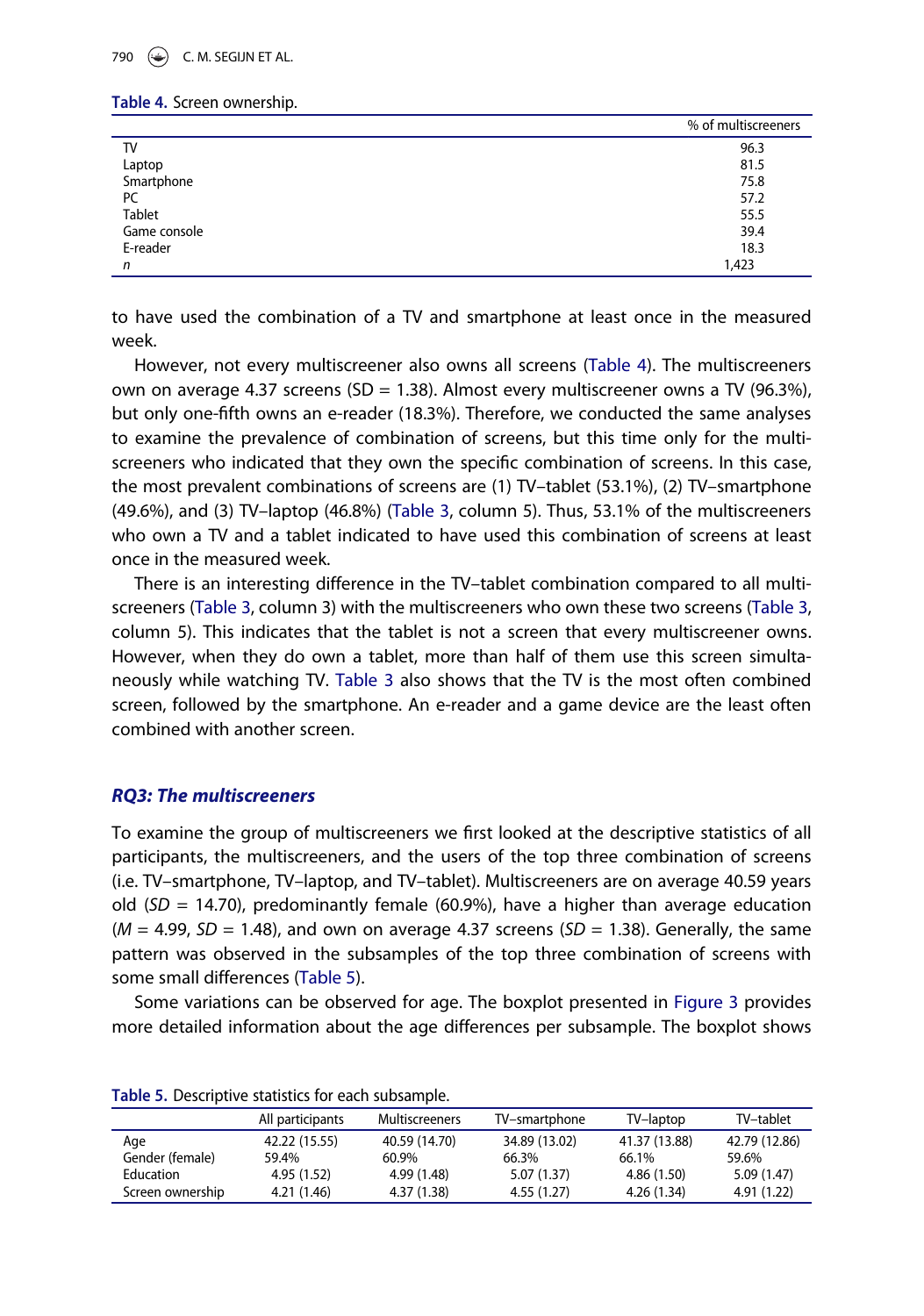<span id="page-13-0"></span>

Figure 3. Boxplot on age per subsample.

that multiscreening is for all ages (range 14-82 years old), but that small differences per subsample are present. For example, the TV–smartphone users are younger compared to the other subgroups. Fifty percentage of the TV–smartphone users is 33 years or younger, whereas in the other groups the median is around 41 years. Also, the age range differs per subsample. Whereas the minimum age range is relatively constant over the subsamples (varying between 13-15 years old), the maximum age varies between 72-82 years old depending on the combination of screens used ([Figure 3](#page-13-0)).

It should be noted that these descriptive statistics presented in [Table 5](#page-12-1) are about the multiscreeners who indicated that they multiscreened at least once, and it does not take duration of multiscreening into account. To further examine this, multiple regressions were conducted for each subsample including all the user-related factors as independent variables and the amount of multiscreening in minutes as dependent variable ([Table 6\)](#page-13-1). Overall, the regressions showed that the younger people are the more minutes they spent multiscreening. In addition, men appeared to multiscreen longer than women but only in the multiscreening and TV–smartphone subsample. Finally, screen ownership only affects amount of multiscreening when looking at all participants. Thus, the analyses showed that age is the most important user-related factor for multiscreening, followed by gender.

|                  | All participants | Multiscreeners | TV-Smartphone | TV-laptop | TV-tablet |  |  |
|------------------|------------------|----------------|---------------|-----------|-----------|--|--|
| Age              | $-.140***$       | $-.130***$     | $-.154***$    | $-.039$   | $-.069$   |  |  |
| Gender (female)  | $-.030$          | $-.055*$       | $-.090*$      | $-.070$   | $-.023$   |  |  |
| Education        | $-.010$          | $-.041$        | $-.062$       | $-.010$   | $-.088$   |  |  |
| Screen ownership | $.059***$        | $-.031$        | .050          | .017      | .000      |  |  |
| $R^2$            | .027             | .021           | .039          | .006      | .012      |  |  |
|                  | 2.381a           | $1.410^a$      | 558           | 552       | 435       |  |  |

Table 6. Multiple regression of multiscreening and the user-related factors.

<span id="page-13-1"></span><sup>a</sup> Not every participant filled in their educational level ( $n = 18$ ).

\*\*\*p < .001, \*\*p < .01, \*p< .05.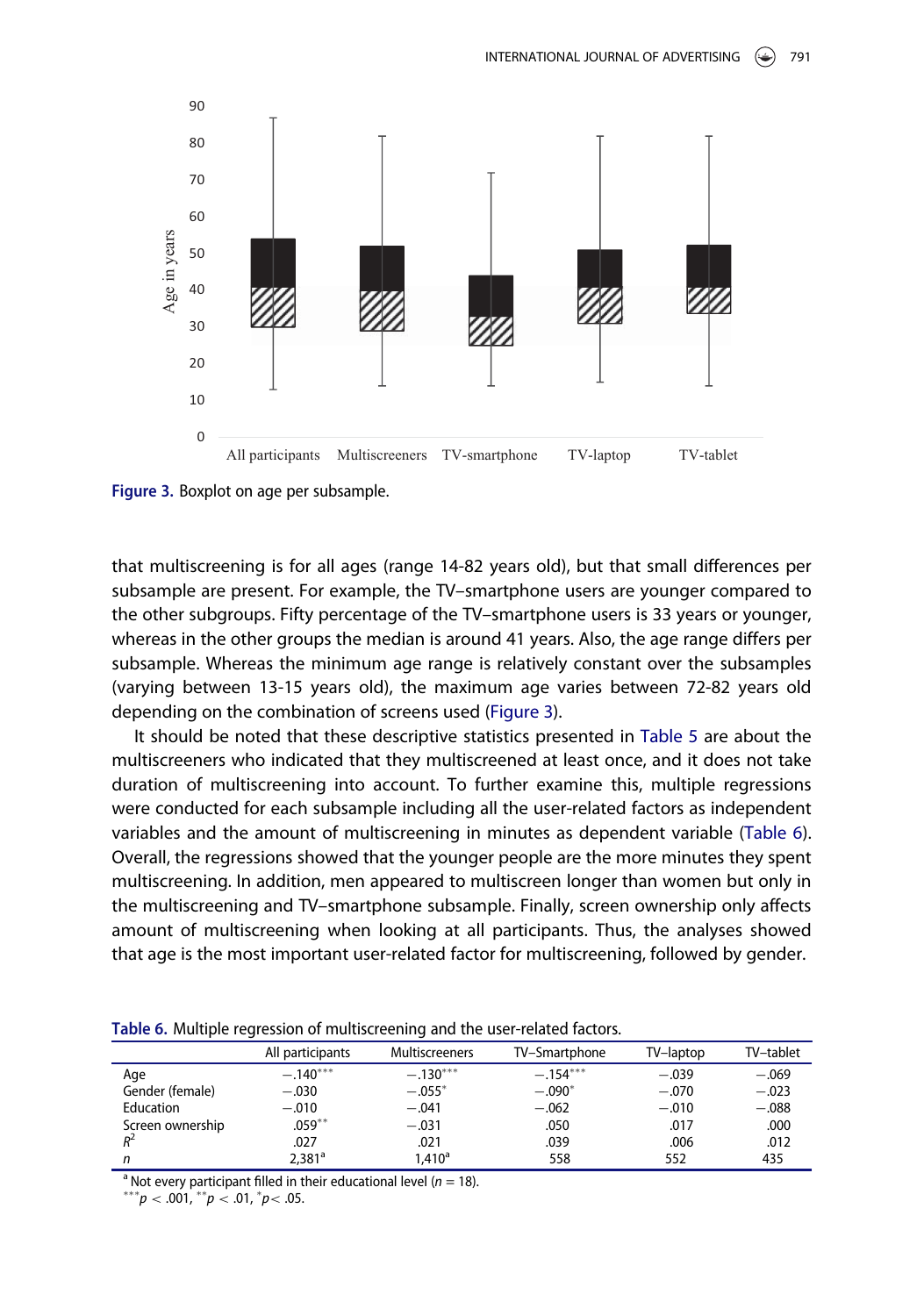## Conclusion and discussion

The aim of this study was to provide insight into the phenomenon of multiscreening by examining its prevalence, the composition of screens, and the multiscreeners. This study is innovative as it examines (1) the prevalence of this specific form of media multitasking by means of media diaries, (2) different screen compositions, and (3) who is likely to multiscreen for different combinations of screens. Furthermore, a strength of the study is that it makes use of a representative sample of Dutch population. Therefore, the external validity of the results is high. However, future research is necessary to provide further validation of the study's results and generalizability to the Dutch population.

First, the results of the study showed that almost 60% of the participants multiscreened at least once in the diary measurement week. These multiscreeners multiscreen on average three days a week and when they do, it is between 77 and 96 minutes per day. It should be noted that multiscreening entails only the use of multiple screens without the co-occurrence of a non-media related tasks. Thus, more than half of the participants used on average more than 80 minutes a day multiple screens simultaneously besides the time that they were sleeping, eating, working, commuting, etc. This also does not include the times the participants are single screening or when they use screens in combination with other media, such as a radio or newspaper.

Second, the results of the study show that the screens that are most often combined are: TV–laptop, TV–smartphone, and TV–tablet. This is the case for all multiscreeners, both for screen owners and non-owners. In general, the TV is the screen that is most often used in combination with any other screen, and the e-reader and game device are the least often combined. One explanation can be found in media-related factors. The lean backward nature of the medium TV makes it less cognitively demanding and therefore easier to combine with another screen (Wang et al. [2015\)](#page-19-2). The e-reader and game device are least often combined with another screen. A game device is harder to combine with another screen because it demands a lot of cognitive capacities since it involves multiple modalities, requires a lot of behavioural responses, and time pressure is experienced (Wang et al. [2015](#page-19-2)). However, the e-reader is only visual, is internally paced, does not require a lot of behavioural responses, and no time pressure is experienced. Perhaps a more plausible explanation is screen ownership. The e-reader and game device are screens that are least owned. Conversely, almost every participant indicated to own a TV. Thus, it is important to also take screen ownership into account in future research.

Third, the results of the study provide insight into who is likely to multiscreen. The results show that multiscreeners are on average 40.59 years old, predominantly female, have a higher than average education, and own on average 4.37 screens. However, these results include everyone who indicated that they multiscreen at least once, and it does not take duration of multiscreening into account. Looking at the amount of multiscreening in minutes, the results show that in general the younger people are, the longer they will multiscreen.

Similar to media multitasking research, age is found to be a predictor of amount of multiscreening. The explanation that older people would not engage in multiscreening because they would be less cognitively flexible does not hold, because the results show that multiscreening is for all ages. The previous explanation of the media generations is more plausible as indicated by the lower age range for TV–smartphone users. However,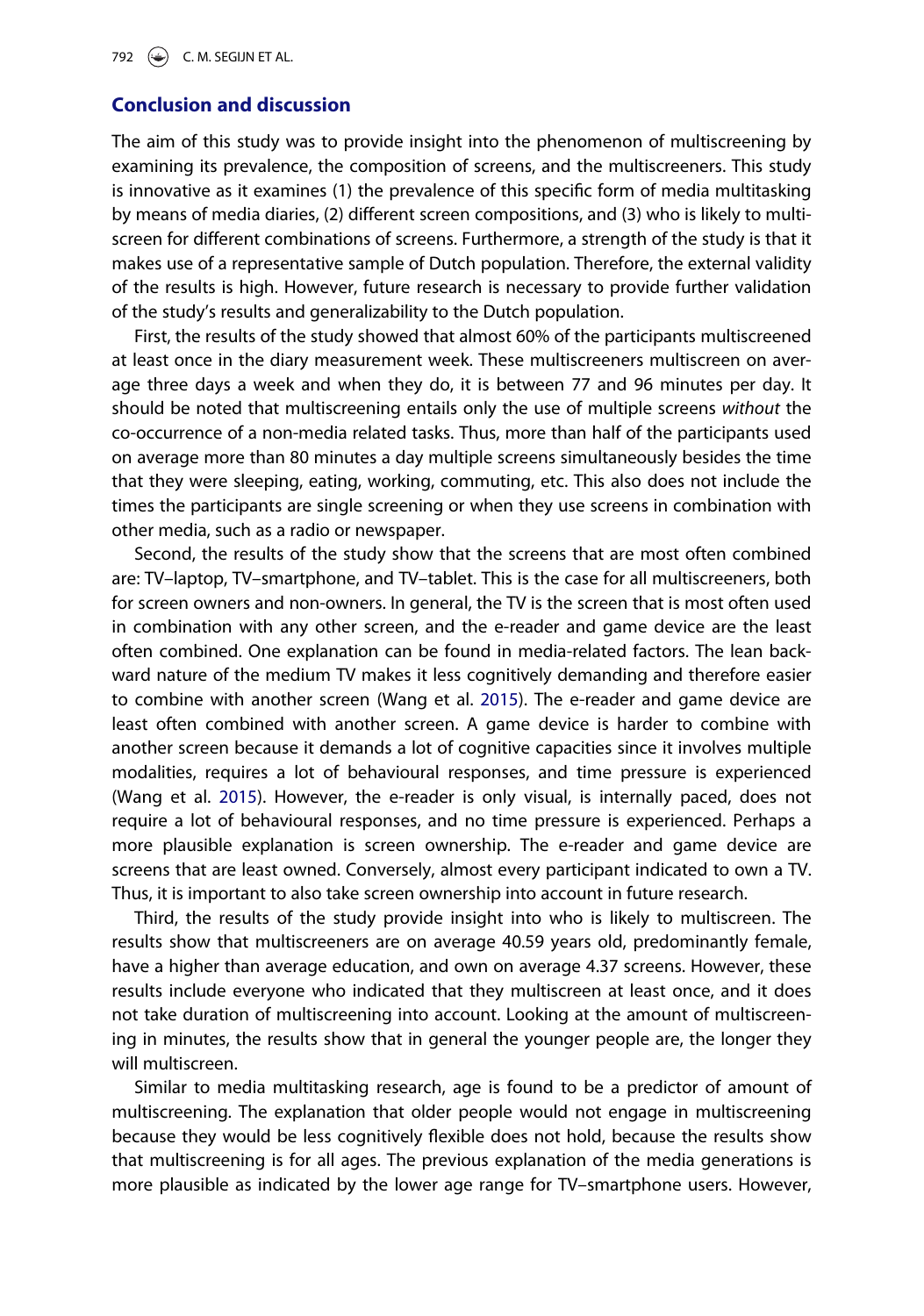this assumption does not apply to the TV–tablet users. An alternative explanation might be that certain media-related factors are more preferred by certain age groups because these factors accommodate some age-related limitations. For example, a tablet has a relatively large screen size, buttons are easy to select accurately, it involves intuitive usage, and it involves easy hand-eye coordination. These media-related factors make the tablet easy to use for all age groups (Caprani, O'Connor, and Gurrin [2012](#page-17-7)).

## <span id="page-15-0"></span>Implications

The results of the study have major theoretical and practical implications. First of all, these results will advance multiscreening research by providing a baseline number for the prevalence of this phenomenon. In addition, these results support the importance of this phenomenon and justify further research, for example, into how multiscreening affects advertising effectiveness. Therefore, it may encourage researchers to continue examining the consequences of this behaviour. It also shows that practitioners have to start recognizing that multiscreening should not be underestimated.

Second, the results show differences in screen compositions. The results show that the TV is most often combined with other screens, especially smartphones, laptops, and tablets. Therefore, it is important to not neglect these screens when designing a study into multiscreening. It should be noted that everyone in a household can attend a TV at a same point in time, but a smartphone, laptop, or tablet is often used individually. This is something that future research into media use should consider. The results indicate that practitioners should focus on smartphones, laptops, and tablets to stimulate interactions and engagement with TV content, for example, by developing applications to play along with TV shows or get additional information of broadcasted brands/products on a second screen. However, the results provide information about the prevalence and not about the impact of the screen compositions. Further research is necessary to examine the impact of the different screen compositions on advertising effects.

Third, this study contributes to the literature by examining the multiscreeners. Therefore, this study contributes to the understanding of who is likely to multiscreen and with which screens. Examining the user-related factors in combination with the specific screen compositions is relevant information for advertisers. This will help them find their target audience and advise them as to which combination of screens are useful to invest in. For example, the target group will be younger when aiming at TV–smartphone users compared to TV–tablet or TV–laptop users.

## **Limitations**

Despite the important contributions, this study also has some limitations. First, we expect that the amount of multiscreening in minutes will be even higher in reality, since participants were asked to only report activities that had a duration of five minutes or longer. Thus, activities such as texting a friend on your smartphone with the TV in the background may be excluded when it involved a short act. Although diary data is a better method to capture people's media behaviour than a survey, it still relies on self-reported measures (de Vreese and Neijens [2016](#page-18-10)). It is possible that participants were sometimes not aware of the fact that they were multiscreening, since using multiple screens simultaneously may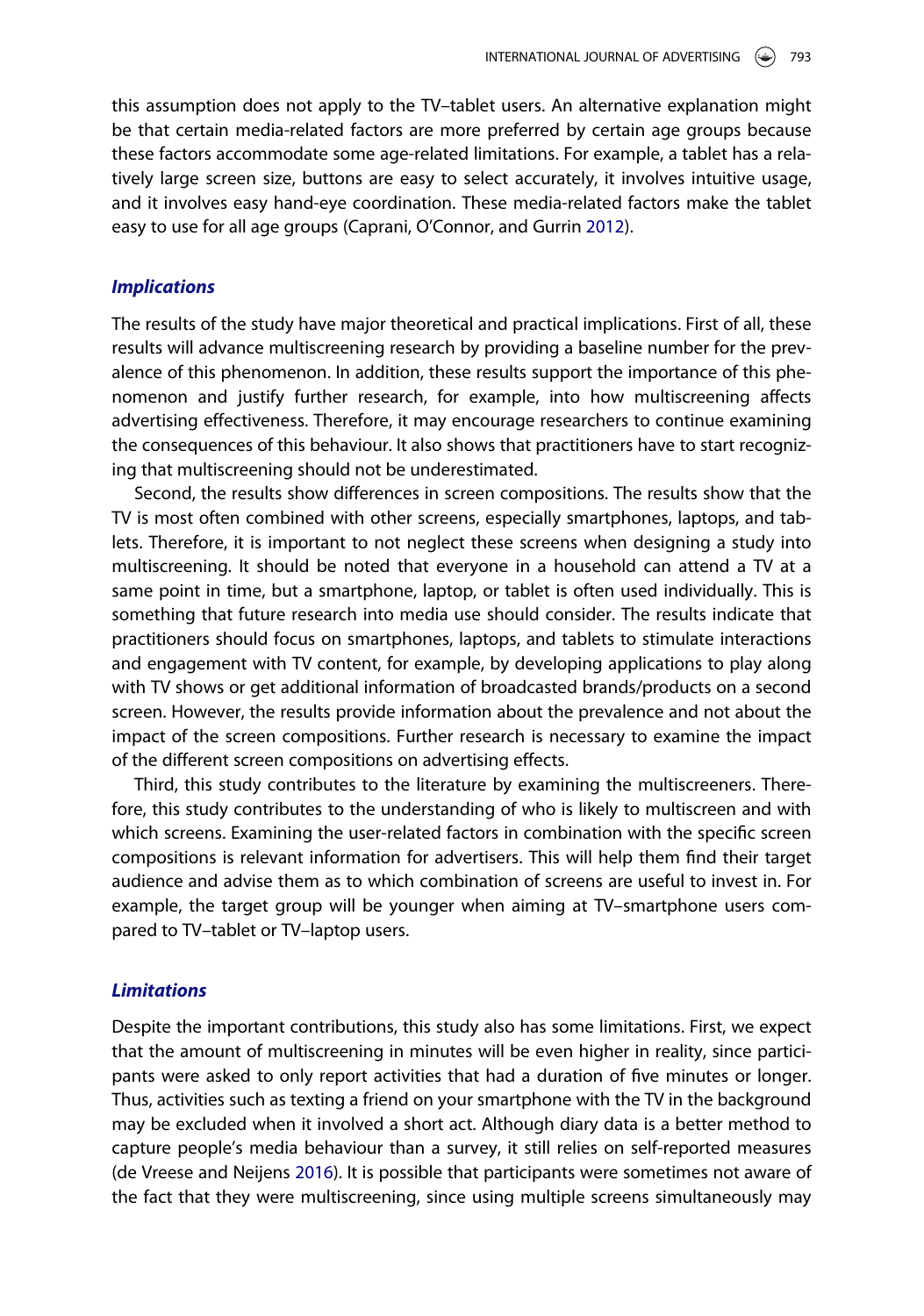lead to more superficial attention to the different screens. For example, when the primary task was to work on a laptop, but the TV was on in the background, it is possible that participants would only report their primary task and forgot about the background screen. Therefore, the results of this study should be seen as a baseline of multiscreening and it is expected to be even higher in reality. Also, the exclusion of activities shorter than 5 minutes could have consequences for some other findings. For example, the results showed that men multiscreen longer than women. Therefore, it is possible that some multiscreening activities of women are lost because the methodology did not capture events less than 5 minutes.

Second, the media diaries included information about screen use (e.g. TV, tablet, etc.) and media activities (e.g. watching TV, texting, etc.) but not on media content. The differentiation between screens and media activities is a strength of the study because media activities are no longer restricted to just one medium. For example, people can watch TV (i.e. media activity) on different devices. However, the missing information about the media content is seen as a limitation of the study. Because of this, it is not possible to make assumptions about the type of media content. For example, it is not possible to distinguish between screen use during editorial and advertising content. In addition, we were not able to conclude whether media activities across screens were related or unrelated to each other. This information might be very useful to advertisers because relatedness could influence how well advertisements are processed when multiscreening (Jeong & Hwang, [2016](#page-18-20)). Therefore, it is important that future research should also take relatedness of the tasks into account.

<span id="page-16-2"></span><span id="page-16-1"></span>Finally, to further understand who is multiscreening it is necessary that future research also includes psychological user-related factors of multiscreening behaviour, such as the need for cognition, sensation seeking, or neuroticism. These psychological factors have been examined for multitasking in general. However, it is not clear whether they are also related to multiscreening. For example, sensation seeking was found to be a predictor of media multitasking in general (Jeong and Fishbein [2007](#page-18-7)), but not for media multitasking with smartphones (Lim and Shim [2016](#page-18-21)). Future research could extent this work by examining psychological user-related factors in relation to multiscreening. Also, the results of the current study do not provide information about how the examined user-related factors could influence advertising effects. This is also something that future research should investigate. In any case, the results show that multiscreening is for all ages and that it is important to not neglect the TV.

## <span id="page-16-0"></span>**Note**

1. This does not include media use in combination with a non-media activity (e.g. eating and watching TV).

## Acknowledgments

This research was conducted by GfK the Netherlands and was commissioned by Stichting KijkOnderzoek, Nationaal LuisterOnderzoek, Nationaal Onderzoek Multimedia, and the Netherlands Institute for Social Research.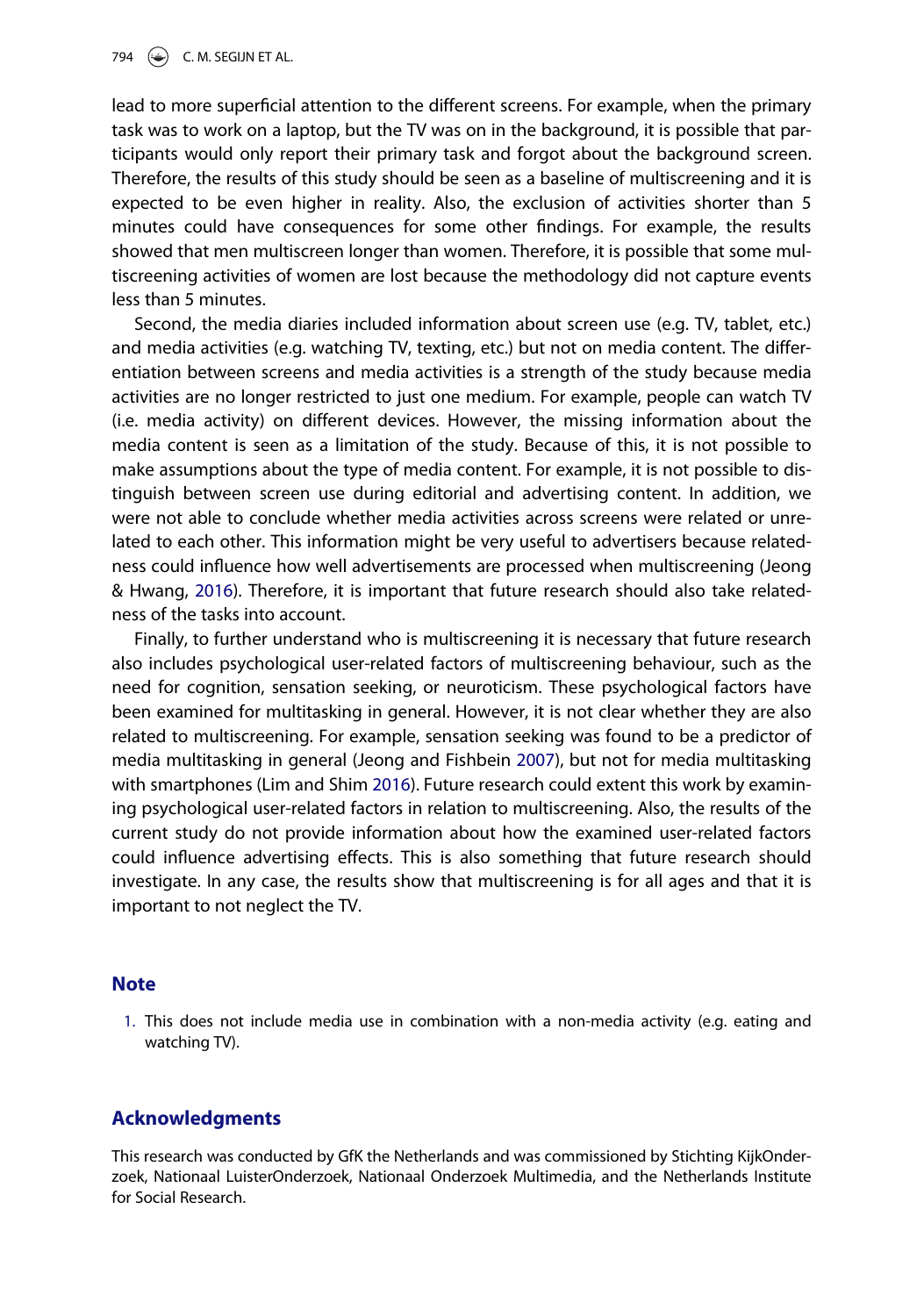## Disclosure statement

No potential conflict of interest was reported by the authors.

## Notes on contributors

Claire M. Segijn (Ph.D., University of Amsterdam) is an assistant professor at the Hubbard School of Journalism and Mass Communication, University of Minnesota, Twin Cities. At present, she is an assistant professor in Minnesota. Her research interests include multiscreening, attention, and advertising effectiveness.

Hilde A.M. Voorveld (Ph.D., University of Amsterdam) is Associate Professor of Persuasive Communication at the Amsterdam School of Communication Research ASCoR, University of Amsterdam, the Netherlands. Her research interests include cross-media advertising, media multitasking, and new media uses and effects.

Lisa Vandeberg (Ph.D., Erasmus University Rotterdam) is Assistant Professor of Persuasive Communication at the Amsterdam School of Communication Research ASCoR, University of Amsterdam, the Netherlands. In her research she examines under which circumstances persuasive messages have an implicit impact on consumers and how this affects their subsequent decisions.

Sjoerd F. Pennekamp (Ph.D., University of Amsterdam) is a senior strategy and policy consultant for the Netherlands Public Broadcasting. He advises on audience behavior, social media and online.

Edith G. Smit (Ph.D., University of Amsterdam) is Full Professor at the Amsterdam School of Communication Research ASCoR and Dean of the Graduate School of Communication, University of Amsterdam, the Netherlands. Edith has an international reputation as a scholar in the area of persuasive communication and consumer empowerment. She is also well-versed in the areas of media multitasking, advertising processing, brand communication, and message tailoring.

## **References**

- <span id="page-17-3"></span>Adler, Rachel F., and Raquel Benbunan-Fich. [2012](#page-2-0). Juggling on a high wire: Multitasking effects on performance. International Journal of Human-Computer Studies 70, no. 2: 156–68.
- <span id="page-17-1"></span>Angell, Robert, Matthew Gorton, Johannes Sauer, Paul Bottomley, and John White. [2016](#page-1-2). Don't distract me when I'm media multitasking: Toward a theory for raising advertising recall and recognition. Journal of Advertising 45, no. 2: 198–210.
- <span id="page-17-2"></span>Benbunan-Fich, Raquel, Rachel F. Adler, and T. Mavlanova. [2011.](#page-2-1) Measuring multitasking behavior with activity-based metrics. ACM Transactions on Computer-Human Interaction 18, no. 2: 1-22.
- <span id="page-17-4"></span>Brasel, S.A., and James Gips. [2011.](#page-4-0) Media multitasking behavior: Concurrent television and computer usage. CyberPsychology, Behavior & Social Networking 14, no. 9: 527–34.
- <span id="page-17-7"></span>Caprani, Niamph, Neil E. O'Connor, and Cathal Gurrin. [2012.](#page-15-0) Touch screens for the older user. In Assistive technologies, ed. Fernando Auat Cheein, 95–118. InTech.
- <span id="page-17-5"></span>Carrier, L. Mark, Nancy A. Cheever, Larry D. Rosen, Sandra Benitez, and Jennifer Chang. [2009](#page-5-0). Multitasking across generations: Multitasking choices and difficulty ratings in three generations of Americans. Computers in Human Behavior 25, no. 2: 483–9.

<span id="page-17-0"></span>Chinchanachokchai, Sydney, Brittany R. L. Duff, and Sela Sar. [2015](#page-1-3). The effect of multitasking on time perception, enjoyment, and ad evaluation. Computers in Human Behavior 45: 185–91.

<span id="page-17-6"></span>Christensen, Claire G., David Bickham, Craig S. Ross, and Michael Rich. [2015](#page-6-0). Multitasking with television among adolescents. Journal of Broadcasting & Electronic Media 59, no. 1: 130–48.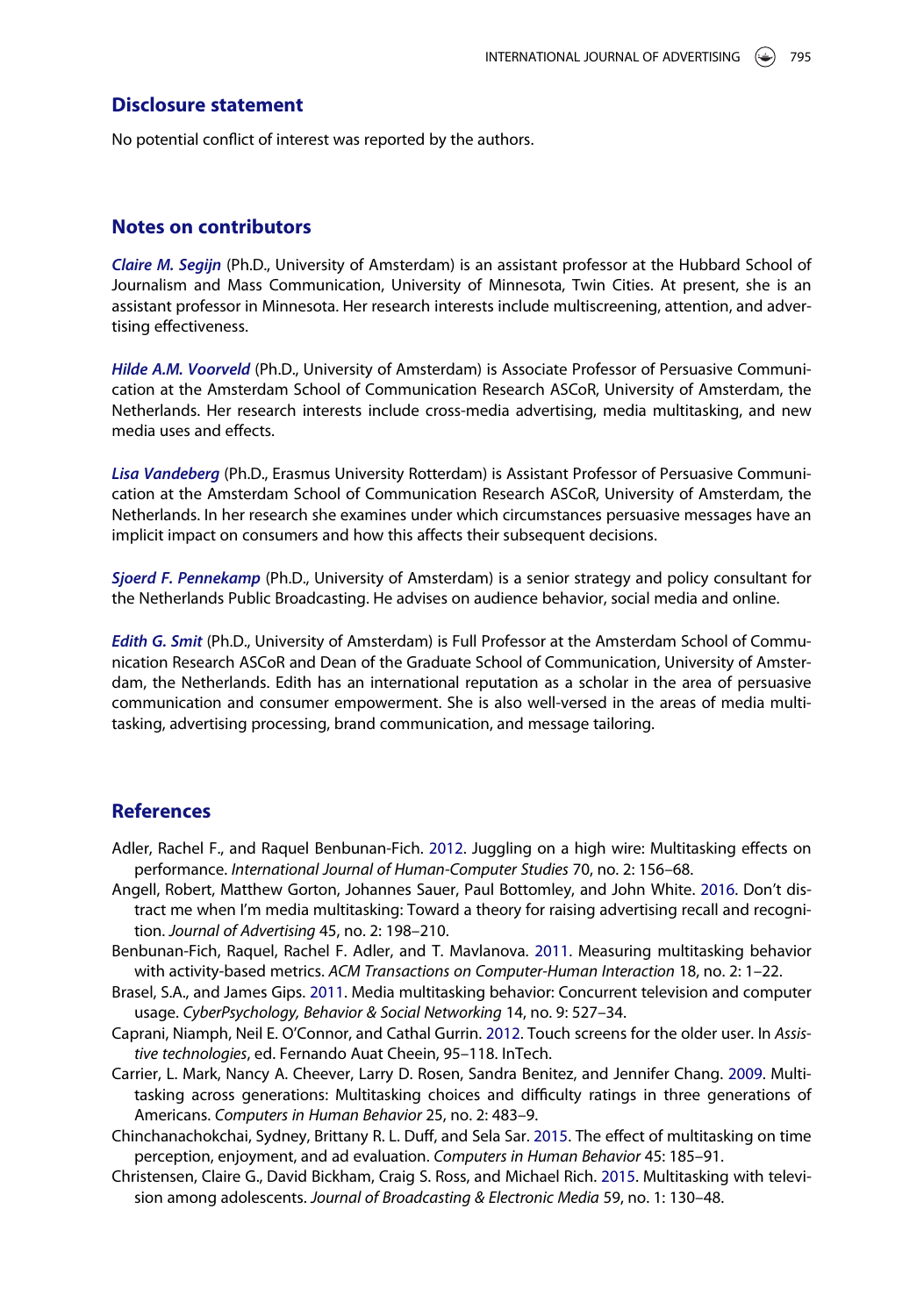796  $\left(\bigoplus$  C. M. SEGIJN ET AL.

- <span id="page-18-16"></span>Clapp, Wesley C., Michael T. Rubens, Jasdeep Sabharwal, and Adam Gazzaley. [2011](#page-6-1). Deficit in switching between functional brain networks underlies the impact of multitasking on working memory in older adults. Proceedings of the National Academy of Sciences 108, no. 17: 7212–7.
- <span id="page-18-10"></span>de Vreese, Claes H., and Peter C. Neijens. [2016.](#page-4-1) Measuring media exposure in a changing communications environment. Communication Methods and Measures 10, no. 2-3: 69–80.
- <span id="page-18-12"></span>Dijkstra, Majorie, Heidi E. J. J. M. Buijtels, and W. Fred van Raaij. [2005](#page-4-2). Separate and joint effects of medium type on consumer responses: A comparison of television, print, and the internet, Journal of Business Research 58, no. 3: 377–86.
- <span id="page-18-14"></span>Duff, Brittany R. L., Gunwoo Yoon, Zongyuan Wang, and George Anghelcev. [2014](#page-5-0). Doing it all: An exploratory study of predictors of media multitasking. Journal of Interactive Advertising 14, no. 1: 11–23.
- <span id="page-18-3"></span>Duff, Brittany R. L., and Sela Sar. [2015.](#page-1-2) Seeing the big picture: Multitasking and perceptual processing influences on ad recognition. Journal of Advertising 44, no. 3: 173–84.
- <span id="page-18-5"></span>Foehr, Ulla G. [2006.](#page-2-2) Media multitasking among American youth: Prevalence, predictors and pairings. Menlo Park, CA: Henry J. Kaiser Family Foundation.
- <span id="page-18-15"></span>Hwang, Yoori, HyoungJee Kim, and Se-Hoon Jeong. [2014](#page-5-1). Why do media users multitask? Motives for general, medium-specific, and content-specific types of multitasking. Computers in Human Behavior 36, no. 7: 542–8.
- <span id="page-18-7"></span>Jeong, Se-Hoon, and Martin Fishbein. [2007.](#page-2-3) Predictors of multitasking with media: Media factors and audience factors. Media Psychology 10, no. 3: 364–84.
- <span id="page-18-4"></span>Jeong, Se-Hoon, and Yoori Hwang. [2012](#page-2-4). Does multitasking increase or decrease persuasion? Effects of multitasking on comprehension and counterarguing. Journal of Communication 62, no. 4: 571–87.
- <span id="page-18-20"></span>Jeong, Se-Hoon, and Yoori Hwang. [2016](#page-16-1). Media multitasking effects on cognitive vs. attitudinal outcomes: A meta-analysis. Human Communication Research 42, no. 4: 599–618.
- <span id="page-18-1"></span>Kazakova, Snezhanka, Verolien Cauberghe, Liselot Hudders, and Christophe Labyt. [2016](#page-1-4). The impact of media multitasking on the cognitive and attitudinal responses to television commercials: The moderating role of type of advertising appeal. Journal of Advertising 45, no. 4: 403–16.
- <span id="page-18-18"></span>König, Cornelius J., and Mary J. Waller. [2010](#page-6-2). Time for reflection: A critical examination of polychronicity. Human Performance 23, no. 2: 173–90.
- <span id="page-18-17"></span>Kononova, A. [2013](#page-6-3). Multitasking across borders: A cross-national study of media multitasking behaviors, its antecedents, and outcomes. International Journal of Communication 7: 1688–710.
- <span id="page-18-21"></span>Lim, Sohye, and Hongjin Shim. [2016](#page-16-2). Who multitasks on smartphones? Smartphone multitaskers' motivations and personality traits. Cyberpsychology, Behavior, and Social Networking 19, no. 3: 223–7.
- <span id="page-18-9"></span>Nielsen. [2013](#page-3-0). Action figures: How second screens are transforming TV viewing. [http://www.nielsen.com/](http://www.nielsen.com/us/en/insights/news/2013/action-figures--how-second-screens-are-transforming-tv-viewing.html) us/en/insights/news/2013/action-figures–[how-second-screens-are-transforming-tv-viewing.html](http://www.nielsen.com/us/en/insights/news/2013/action-figures--how-second-screens-are-transforming-tv-viewing.html) (accessed May 28, 2014).
- <span id="page-18-11"></span>Papper, R.A., M.E. Holmes, and M.N. Popovich. [2004](#page-4-3). Middletown media studies. The International Digital Media & Arts Association Journal 1, no. 1: 6–55.
- <span id="page-18-6"></span>Pilotta, Joseph J., Don E. Schultz, Gary Drenik, and Philip Rist. [2004](#page-2-2). Simultaneous media usage: A critical consumer orientation to media planning. Journal of Consumer Behaviour 3, no. 3: 285–92.
- <span id="page-18-19"></span>Poposki, Elizabeth M., and Frederick L. Oswald. [2010](#page-6-2). The multitasking preference inventory: Toward an improved measure of individual differences in polychronicity. Human Performance 23, no. 3: 247–64.

<span id="page-18-8"></span>Salvucci, Dario D., and Niels Taatgen. [2011.](#page-2-0) The multitasking mind. New York: Oxford University Press.

<span id="page-18-0"></span>Segijn, Claire M. [2016](#page-1-3). Second screen advertising: A typology of multiscreening. In Advertising in new formats and media: Current research and implications for marketers, ed. Patrick De Pelsmacker, 77– 96. Bingley: Emerald Books.

<span id="page-18-2"></span>Segijn, Claire M., Hilde A.M. Voorveld, and Edith G. Smit. [2016.](#page-1-5) The underlying effects of multiscreening. Journal of Advertising 45, no. 4: 391–402.

<span id="page-18-13"></span>SKO. [2016](#page-5-2). TV in Nederland 1e helft 2016. [https://kijkonderzoek.nl/images/Persberichten\\_algemeen/](https://kijkonderzoek.nl/images/Persberichten_algemeen/160719_Persbericht_TV_in_Nederland_1e_helft_2016.pdf) [160719\\_Persbericht\\_TV\\_in\\_Nederland\\_1e\\_helft\\_2016.pdf](https://kijkonderzoek.nl/images/Persberichten_algemeen/160719_Persbericht_TV_in_Nederland_1e_helft_2016.pdf)